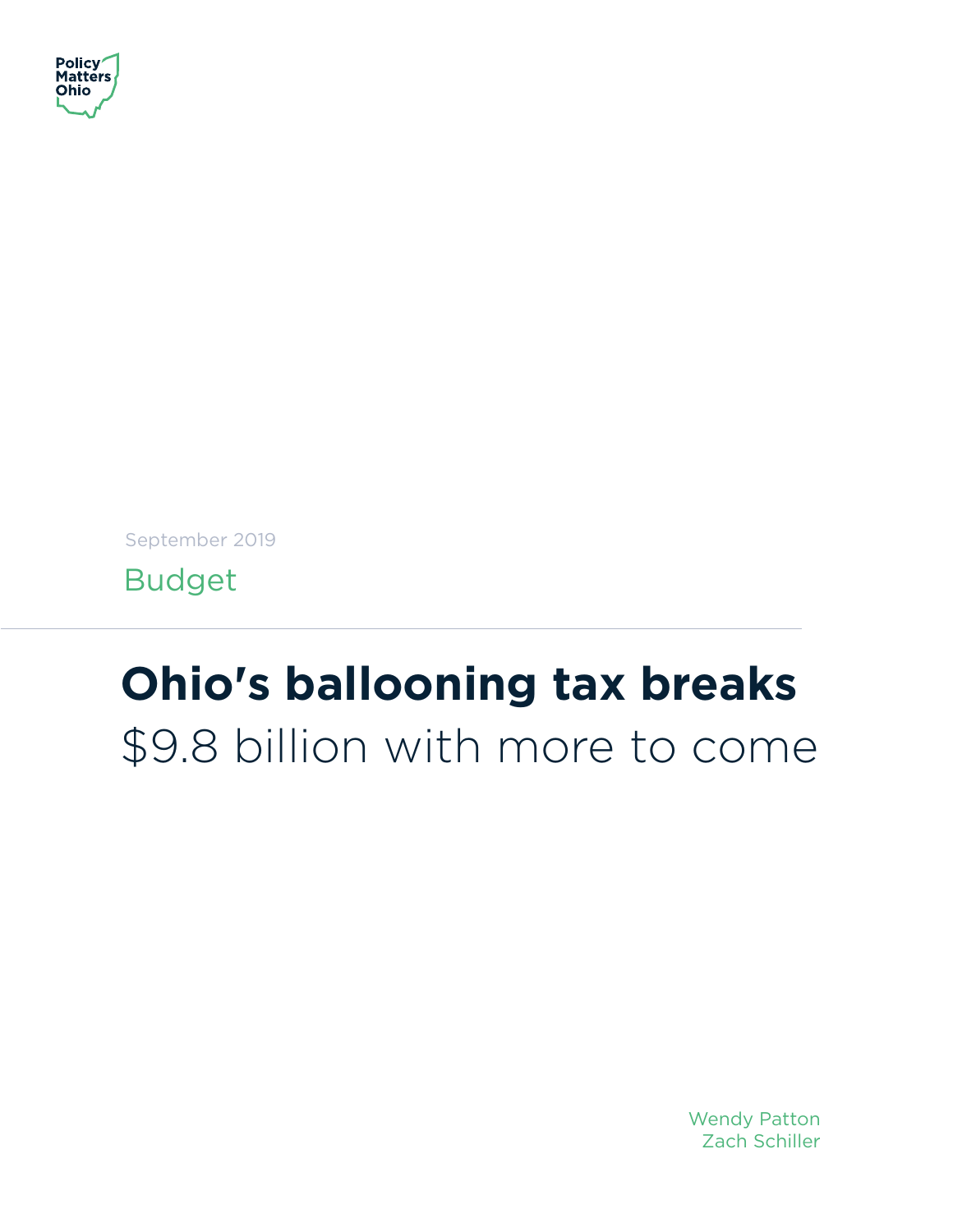

## **Contents**

| <b>EXECUTIVE SUMMARY</b>                                                                                                                                                       | ii             |
|--------------------------------------------------------------------------------------------------------------------------------------------------------------------------------|----------------|
| <b>INTRODUCTION</b>                                                                                                                                                            | $\mathbf{1}$   |
| <b>CHARACTERISTICS OF OHIO'S TAX EXPENDITURES</b>                                                                                                                              | $\overline{3}$ |
| Figure 1: Ohio tax expenditures grouped by type of tax exempted                                                                                                                | 3              |
| Tax breaks by type                                                                                                                                                             | 4              |
| Figure 2: Ohio tax expenditures grouped by whose taxes are reduced                                                                                                             | 5              |
| Biggest tax expenditures (by value estimated for 2021)                                                                                                                         | 5              |
| Table 1: 20 largest tax expenditures in Ohio Tax Expenditure Report (in millions)                                                                                              | 6              |
| Fastest growing tax expenditures over \$20 million                                                                                                                             | 7              |
| Table 2: Twenty tax expenditures over \$20 million with the fastest rate of growth in the<br>2020-21 budget period compared to the 2018-19 budget period (millions of dollars) | 8              |
| Largest growth in tax expenditures                                                                                                                                             | 9              |
| Table 3: Tax expenditures with largest absolute growth, 2020-21 vs 2018-19 (millions of dollars)                                                                               | 9              |
| Tax breaks trimmed and broadened                                                                                                                                               | 10             |
| Tax breaks in the budget bill                                                                                                                                                  | 11             |
| <b>Economic development credits</b>                                                                                                                                            | 14             |
| Table 4: Multi-year tax credits: Amount to be issued and claimed during 2020-21 budget,<br>obligations outstanding at end of 2020-21 biennium (millions)                       | 14             |
| Pending tax break legislation                                                                                                                                                  | 15             |
| <b>SUMMARY &amp; CONCLUSION</b>                                                                                                                                                | 16             |
| <b>APPENDICES</b>                                                                                                                                                              | 17             |
| <b>ACKNOWLEDGMENTS</b>                                                                                                                                                         | 25             |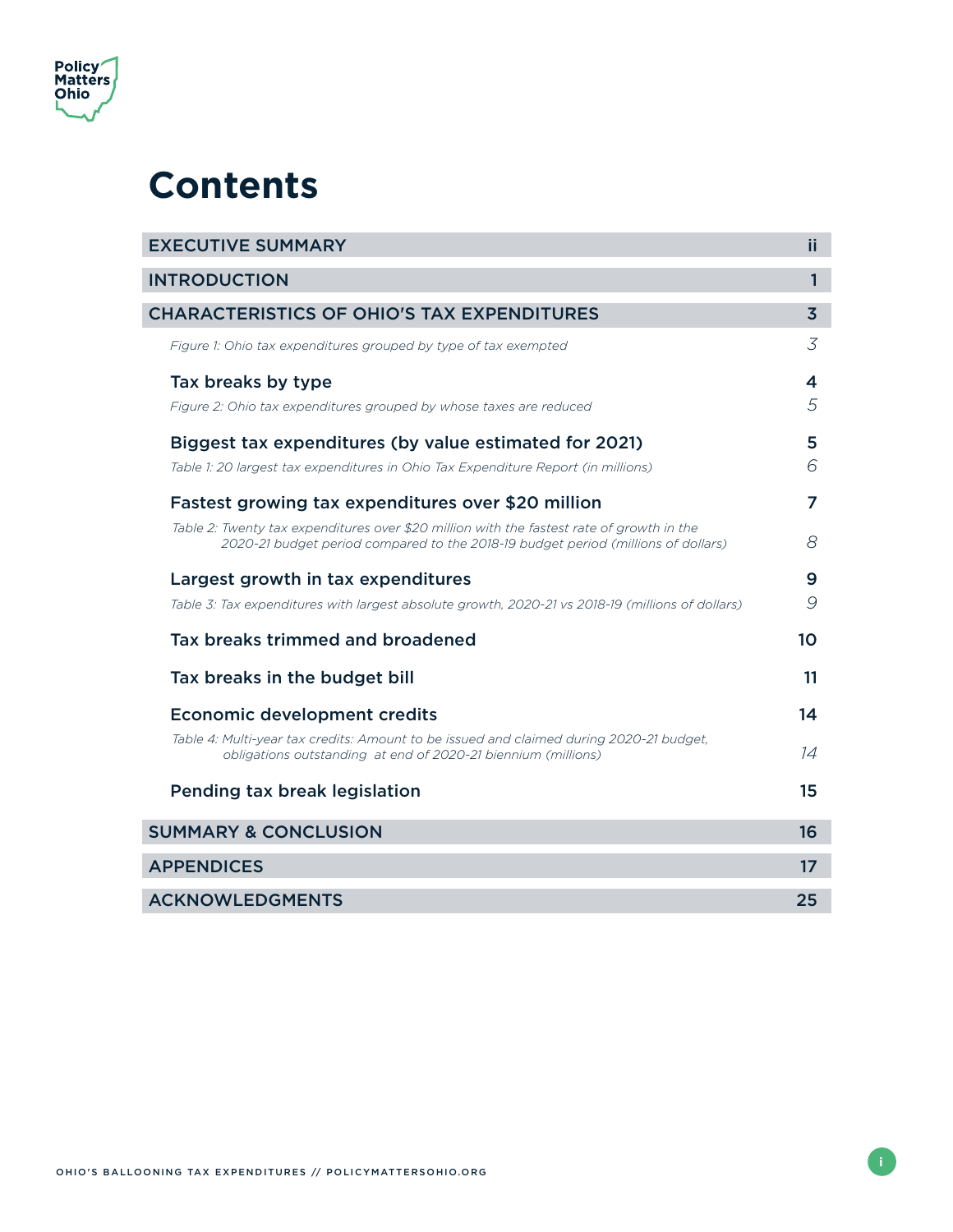<span id="page-2-0"></span>

## **Executive Summary**

A strong, vibrant state needs well-funded schools, public services and infrastructure. For too long, Ohio lawmakers have underfunded these important things. The state spends less than half of what's needed to meet market demand for public transit. Too few struggling families get help with the high cost of child care in Ohio's low-wage economy. Public colleges and universities are unaffordable for students from families of modest means. The unconstitutional K-12 funding formula shorts poor districts of needed aid.

Tax breaks benefitting narrow special interests contribute to Ohio the state's lack of money to support the vital building blocks for thriving communities. In fiscal year 2021, beginning July 1, 2020, Ohio will forgo nearly \$9.8 billion in state tax exemptions, credits and deductions known as tax expenditures. The value of revenue lost to tax breaks will grow by \$1.3 billion in 2020-21 compared to the prior two-year budget period, and will have grown by 18% over the decade between 2012 and 2021, adjusted for inflation. Today Ohio forgoes more state resources in the general revenue fund (GRF) in tax breaks than lawmakers spend on health and human services.

Legislators considered creating, repealing or changing 27 tax break measures in House Bill 166, the budget bill for 2020-21. The Office of Budget and Management (OBM) and

### **KEY FINDINGS**

- Tax expenditures also known as tax breaks or loopholes – lower tax liability for a person, business or other entity.
- Ohio will forgo nearly \$9.8 billion in tax exemptions, credits and deductions – all known as tax expenditures - in fiscal year 2021.
- Policymakers will allow tax breaks to cost \$1.3 billion more in 2020-21 compared to the prior two-year budget period.
- Between 2012 and 2021, the amount of foregone revenue grew by 18%, adjusted for inflation.
- Legislators considered creating, repealing or changing 27 tax break measures in the budget bill for 2020-21.
- Had lawmakers taken action to reduce the \$1 billion LLC Loophole and repeal the preferential income tax rate for those who take advantage of it, they could have saved a estimated \$528 million a year.
- Bills for 24 new tax breaks await lawmakers' consideration this fall.
- Lawmakers created the Tax Expenditure Review Committee to provide better oversight of Ohio's tax breaks, but it's not properly funded or staffed.

the Legislative Service Commission (LSC) did not quantify all the tax break measures considered, so a complete comparison of tax breaks created or expanded and those reduced or repealed is not possible. To the degree quantification is possible, it appears there is a modest gain in revenue over the biennium of about \$26 million.

Nevertheless, the General Assembly let another opportunity to further reduce ineffective, outdated or otherwise unproductive tax breaks slip through its fingers. The House voted in its version of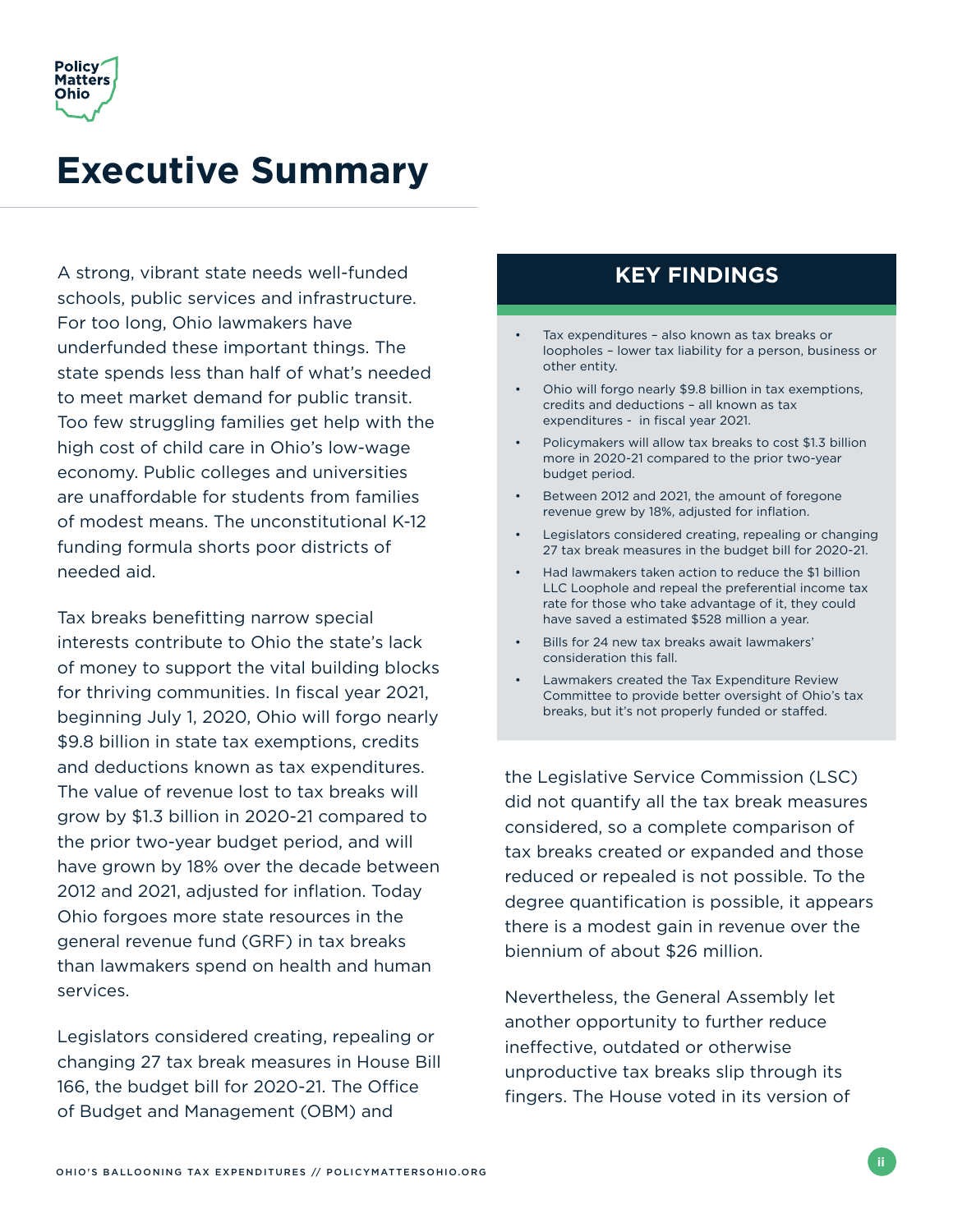

the budget bill to slash the business income deduction, a \$1 billion annual tax break known as the LLC loophole that has not produced economic results. It also approved repeal of the motion picture tax credit and a cap on sales tax paid by wealthy buyers of timeshares in jet aircraft. Together, these measures would have saved about more than \$580 million in 2021, while adding fairness to Ohio's tax system. Only modest limitations relating to the LLC loophole remained in the enacted budget bill.

The General Assembly could consider 24 new tax breaks this fall. Most have not been quantified by the LSC and only some will move ahead, but collectively, they represent millions of dollars.

#### **STRENGTHEN OVERSIGHT OF OHIO'S TAX EXPENDITURES**

#### The Tax Expenditure Review Committee should be fully funded and appropriately staffed

The people of Ohio deserve oversight of how lawmakers spend their resources. Both chambers of the General Assembly unanimously approved the creation of a Tax Expenditure Review Committee (TERC) in 2016. The committee met just three times

during the 2018-19 biennium, giving but a cursory look at 15 sales tax breaks totaling \$5.7 billion in annual state and local revenues forgone and recommending they all continue without modification. In the budget bill for 2020-21, lawmakers ignored one of the two other recommendations that did come out of the committee, that it: "Consider hiring additional assistance to aid in the review process." Interest in tax expenditure review, however, is not entirely dormant. House Bill 255, introduced by Representative James Hoops and referred to the House Ways and Means Committee in May of 2019, would expand the responsibilities of the Tax Expenditure Review Committee to include local property tax exemptions.

There is a clear need for careful and regular oversight of tax expenditures. Lawmakers need to take the Tax Expenditure Review Committee more seriously and staff it appropriately. Some tax breaks clearly need to be repealed or limited. Lawmakers should seriously consider House Bill 255, a proposal to expand the tax expenditure report, and oversight of the TERC to local property tax exemptions.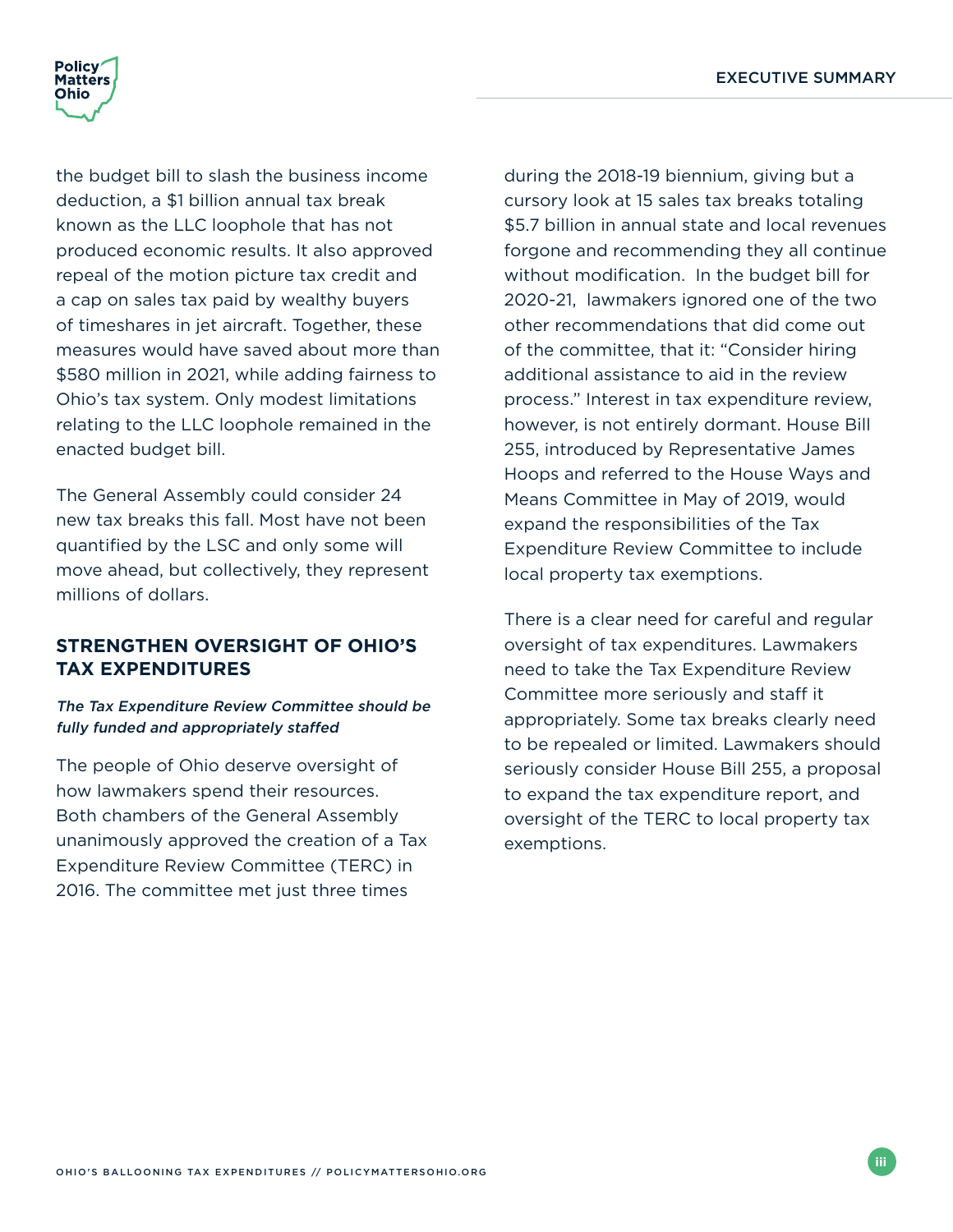<span id="page-4-0"></span>

## **I. Introduction**

Ohio lawmakers underfund critical public services. Too few struggling families get help with the high cost of childcare Ohio's low-wage economy. Public colleges and universities are unaffordable for students from working class families of all races. The school funding formula remains unconstitutional 20 years after the first lawsuit, still shorting many districts of aid. Meanwhile, lawmakers spend lavishly through the state tax code on tax breaks that often benefit narrow special interests. Next fiscal year, beginning July 1, 2020, Ohio will forgo nearly \$9.8 billion in state tax exemptions, credits and deductions known as tax expenditures.<sup>1</sup> The value of revenue lost to tax breaks will grow by \$1.3 billion in 2020-21 compared to the prior two-year budget period, and will have grown by 18% over the decade between 2012 and 2021, adjusted for inflation. Today Ohio gives away more state resources in the general revenue fund (GRF) in tax breaks than lawmakers spend on health and human services.<sup>2</sup>

Legislators considered creating, repealing or changing 27 tax break measures in House Bill 166, the budget bill for 2020-21. The Office of Budget and Management (OBM) and the Legislative Service Commission (LSC) did not quantify all of these, so a complete comparison of tax breaks created or expanded and those reduced or repealed is not possible. To the degree quantification is possible, it appears there is a modest gain in revenue of \$13 million each year

million amid the \$9.8 billion given away annually in tax breaks.

The General Assembly let another opportunity to reduce unproductive tax breaks slip through its fingers with the Senate rejecting three reforms approved by the House. The House voted in its version of the budget bill to cut the business income deduction, a \$1 billion annual tax break known as the LLC loophole that has not produced economic results.<sup>3</sup> It also approved repeal of the motion picture tax credit and a cap on sales tax paid by wealthy buyers of timeshares in jet aircraft. Together, these measures would have saved more than \$580 million in 2021, while adding fairness to Ohio's tax system. However, the Senate largely rejected these, passing only a modest limitation of the LLC loophole.

There's more. Lawmakers have piled on twentyfour additional tax break proposals for the General Assembly to consider this fall. Most have not been quantified by the LSC and only some will move ahead, but collectively, they represent millions more that potentially will not be available to fix the K-12 funding formula, make college more affordable, or invest in roads and bridges in our communities.

Often left out of discussions of the sheer volume of tax breaks is the multi-year tally of economic development tax credits already issued by

**<sup>1</sup>** The state tax expenditure report projects a total of \$9.8 billion in revenue lost to tax expenditures in 2021; see Ohio Department of Taxation, Tax Expenditure Report The State of Ohio Executive Budget for Fiscal Years 2020-2021 at<https://bit.ly/2P7SG8z> This does not include the many dollars the state authorizes local governments to give in property tax and other tax abatements.

**<sup>2</sup>** In 2021, the Ohio Legislative Service Commission forecasts the state will spend \$7.7 billion on all health and human services (see historical expenditures and revenues Table 2 - State - Source GRF, LPEF, and LGF Expenditure History) and \$9.8 billion on tax expenditures. See Ohio Tax Expenditure Report for 2020-21 at [https://bit.ly/2P7SG8z.](https://bit.ly/2P7SG8z)

**<sup>3</sup>** Schiller, Zach, "Closing the LLC Loophole," Policy Matters Ohio, May 29, 2019, at <https://bit.ly/31mWxRd>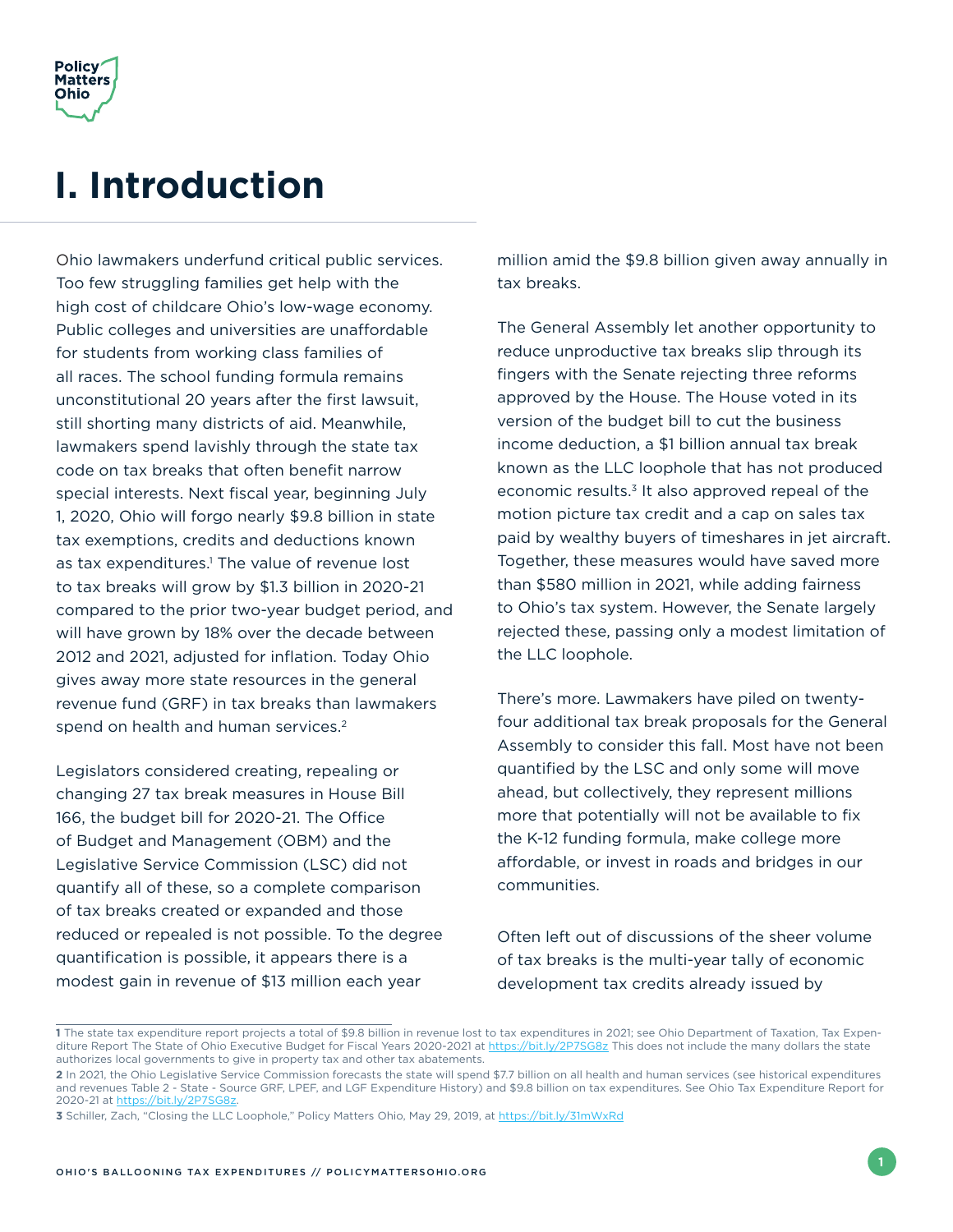

the state. At the end of the 2020-21 biennium, \$1.2 billion in tax credits is expected to remain outstanding, to be claimed in future years.4 Sometimes economic development tax credits entail significant risk, like the credit for venture capital loan loss, which guaranteed a return to investors in a public program for the riskiest type of investment. The program has failed to generate returns to cover debt service, since 2017, so state resources of \$14.8 million a year are now used.<sup>5</sup> Tax breaks that the legislature didn't approve have been quietly slipped into conference committee deliberations. This includes the rural business investment credit, costing \$45 million a year.<sup>6</sup> Minimal oversight of tax breaks provides cover for risky use of state resources.

Some tax breaks have been in place since the 1930s. They grow over time with legislative changes and court decisions. But they are not regularly reviewed the way budget line items are. Both chambers of the General Assembly unanimously approved creating a Tax Expenditure Review Committee (TERC) in 2016. The committee met just three times in the last two years, giving but a cursory look at 15 tax breaks worth \$5.7 billion a year and recommending they all continue without modification.<sup>7</sup> In the budget bill for

2020-21 the General Assembly ignored one of the two other recommendations that did come out of the committee, that it: "Consider hiring additional assistance to aid in the review process."8 Interest in tax expenditure review, however, is not entirely dormant. House Bill 255, introduced by Representative James Hoops and referred to the House Ways and Means Committee, would expand the responsibilities of the Tax Expenditure Review Committee to include local property tax exemptions.<sup>9</sup>

Tax expenditures use public resources. They are a policy choice. Their rapid growth means less is available for basic public services, like good schools, safe bridges, and affordable college. Tax breaks often benefit the wealthy or corporations, which contributes to the upside-down structure of Ohio's state and local tax code.10

This report details the characteristics of Ohio's tax expenditures, with a focus on the largest and the fastest growing. It examines changes in state tax breaks over the past two years and in the state budget and looks at the proposals for new tax breaks the General Assembly will consider in the fall. Appendices include technical information on definitions, provide a table on changes in the 2020- 21 budget, and give a list of pending legislation.<sup>11</sup>

**<sup>4</sup>** Legislative Service Commission, Ohio operating budget as enrolled at [https://bit.ly/2IVEPg7.](https://bit.ly/2IVEPg7) See p. 2584, section 757.30. business incentive tax credits 5 "Investors to dip into tax credits once more, Gongwer News Service, July 19, 2017 at <https://bit.ly/2MIOxWB>; see also Martin C. Braun, "Ohio Taxpayers on the Hook as Venture Fund Can't Pay Bondholders," Bloomberg LP, March 17, 2017 at<https://bloom.bg/2nv5yqt>. The figure of \$14.8 million is from the Ohio Department of Taxation Tax Expenditure Report for 2020-21 at <https://bit.ly/30Nj7RY>

**<sup>6</sup>** Pilcher, James, "Controversial Ohio tax credit program back – and may pass this time," Cincinnati Enquirer, November 28, 2017 at [https://bit.ly/2MjgOCR;](https://bit.ly/2MjgOCR) Jen Fifield, "How Savvy Financiers Pitch Complex Investment Programs," Pew Charitable Trust, April 3, 2017 at<https://bit.ly/2TLfZDC>and "Enhanced Capital Launches Ohio Rural Business Growth Program, September 7, 2018 at<https://bit.ly/2KHTQTG>

**<sup>7</sup>** Patton, Wendy and Schiller, Zach, "Weak review: Tax Expenditure Review Committee should balance tax breaks against Ohio's needs," Policy Matters, June 4, 2018 at https://bit.ly/2rcxklf. See also <https://bit.ly/2ZGwqm6>.

**<sup>8</sup>** Tax Expenditure Review Committee, November 2018 Report, p. 34

<sup>9</sup> See legislation text at <https://bit.ly/2YYK47N>

<sup>10</sup> In Ohio, the poorest pay almost twice the share of their income in state and local taxes as the wealthiest. See Patton, Wendy, "Ohio state and local taxes hit poor and middle-income families the hardest," Policy Matters, Oct. 17, 2018, at <https://bit.ly/2RctFJY>

**<sup>11</sup>** This report does not include tax policy changes in 2020-21 budget other than tax breaks, such as new taxes on vaping and peer-to-peer car sharing, reduction in the base of the Financial Institutions Tax, language covering the municipal tax on profits, and others. Policy Matters wrote about major changes to the income tax, fuel taxes, and the collection of sales tax by out-of-state online retailers in an earlier report. See Schiller, Zach, "Ohio Taxes Shift Away from the Wealthy Again," Policy Matters, August 8, 2019 at [https://bit.ly/2MqnyyW;](https://bit.ly/2MqnyyW) Policy Matters wrote about other changes in Schiller, Zach, "Ohio Taxes Shift Away from the Wealthy Again," Policy Matters, August 8, 2019 at<https://bit.ly/2MqnyyW>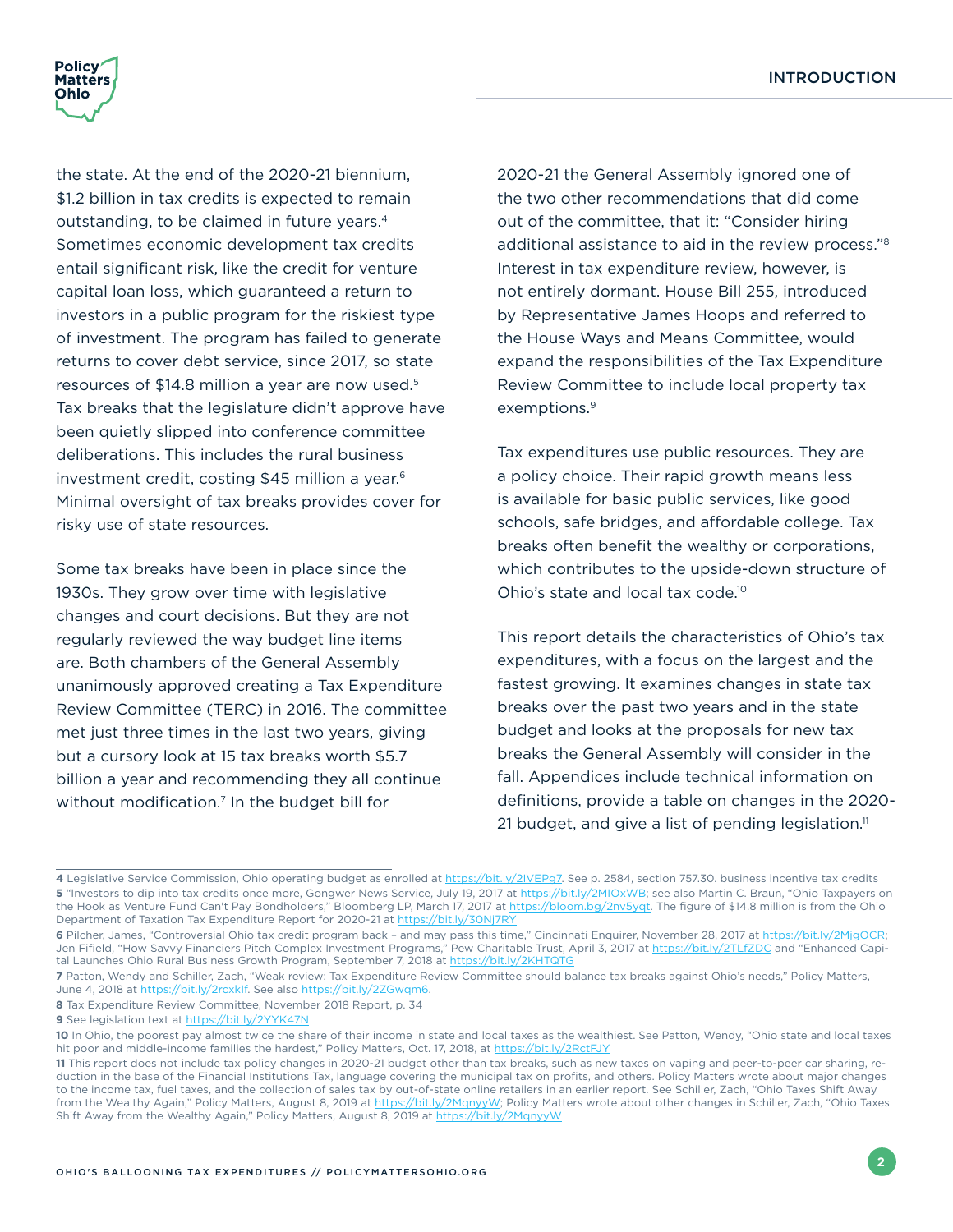<span id="page-6-0"></span>

## **CHARACTERISTICS OF OHIO'S TAX EXPENDITURES**

We know about the state's spending through the tax code because Ohio, like most other states and the District of Columbia, reports on tax exemptions, credits and deductions.12 Tax expenditures, also known as tax breaks or loopholes, lower the tax liability of individuals or organizations. By 2021, the state will forgo an estimated \$9.8 billion due to 134 tax expenditures.

Some tax expenditures help nearly everyone (prescription drug sales tax break, personal exemption from the income tax), some help a targeted group (the manufacturing sales tax exemption, the sales tax exemption for churches and non-profits), some help certain individuals (the sales tax break on timeshares of private jets, which helps people who can afford to fly on private jets) or groups of companies (sellers of alcohol products who pay their taxes on time).

The Ohio Department of Taxation estimates Ohio's tax breaks, details them in the Tax Expenditure Report, and submits the report to the General Assembly as part of the governor's budget proposal.<sup>13</sup> The estimates for value of tax breaks reflect the amount of financial benefit provided to recipients, adjusted to reflect the GRF's share of the tax expenditure.<sup>14</sup> They do not represent the amount that the state would immediately expect to gain if they were repealed, but instead, the revenue forgone – the taxation department's estimate of revenue "spent" by the GRF because of the existence of a tax expenditure. The estimates reflect the financial benefit, adjusted to reflect the GRF's share of the tax expenditure.<sup>15</sup> (See Appendix 1 for detail on this point).

There are 60 tax expenditures in the sales tax, 37 in the income tax and 37 in other business, utility, finance, tobacco and alcohol taxes. Fifty-one Ohio tax breaks have a value of more than \$20 million. Thirty-six tax



have "minimal" value (less than \$1 million). Figure 1 shows the shares and total estimated value of revenues forgone by type of tax in 2021.

Unlike spending in the budget, lawmakers' spending through the tax code is not well scrutinized. Since its creation, the TERC's performance has been underwhelming. It continued all 15 sales tax breaks it reviewed in 2017 and 2018, representing \$4.5 billion in forgone state revenue and \$1.1 billion in forgone local revenue. More than half the items lacked supportive testimony and the LSC failed to explain the original purpose for all the items under consideration. Committee members recommended that the legislature "consider hiring additional assistance to aid in the review process,"16 but the new state budget includes no funds to support it, and a new committee has not even been named.

**<sup>12</sup>** Institute for Taxation and Economic Policy, State-by-State Tax Expenditure Reports, January 31, 2017 at<https://bit.ly/2ZpiGRu>

**<sup>13</sup>** See Ohio Department of taxation, Tax Expenditure Report, Op.Cit.

**<sup>14</sup>** Adjustments may be based on trends, changes in federal tax or budget laws, economic/behavioral effects, and other factors assumed by analysts.

**<sup>15</sup>** See Appendix 1 for a comparison of estimates of tax breaks repealed and revenues forgone.

**<sup>16</sup>** Tax Expenditure Review Committee, November 2018 Report, p. 34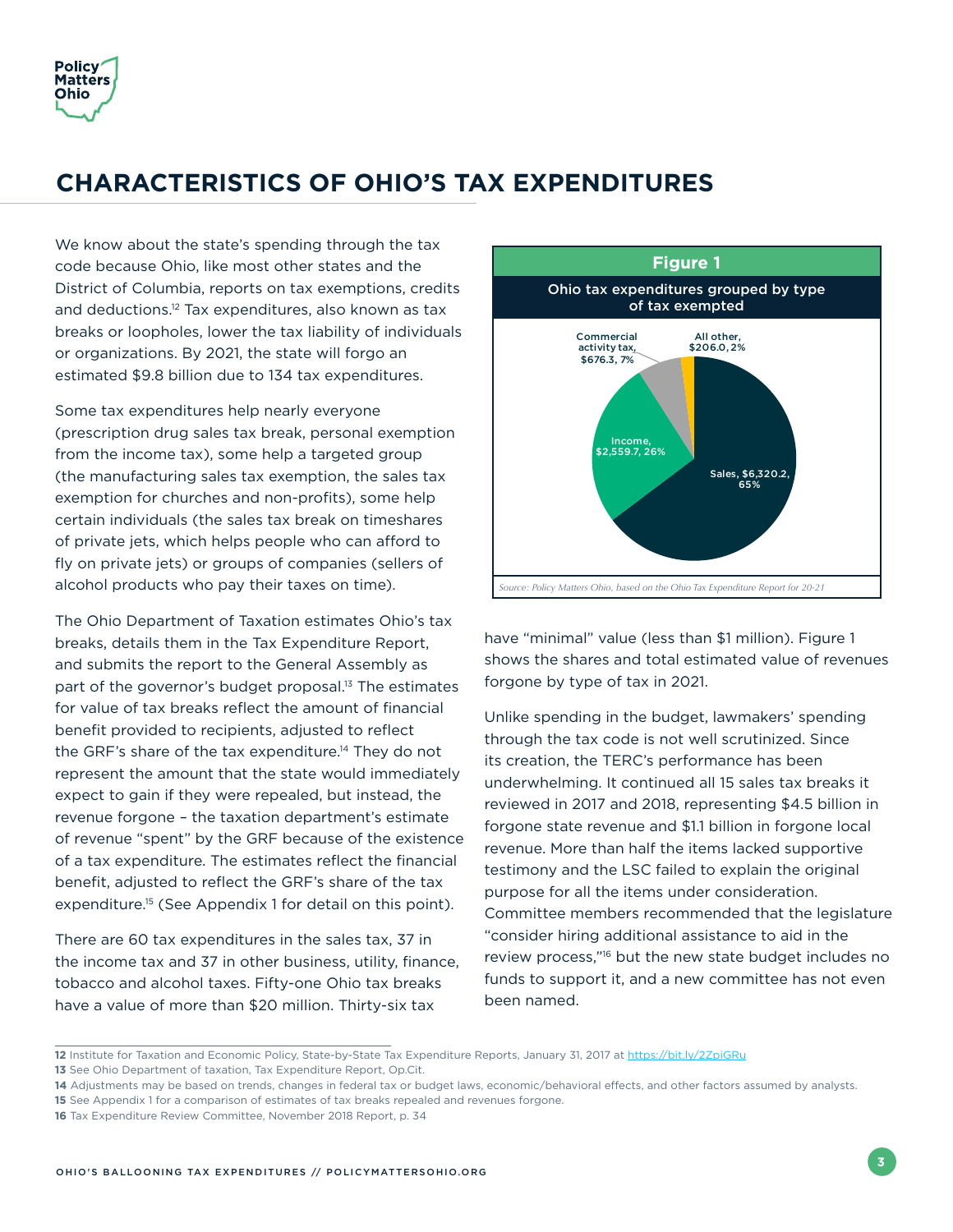<span id="page-7-0"></span>

#### **TAX BREAKS BY TYPE**

The report for 2010-11 categorized tax expenditures by type of beneficiary. Using that framework to analyze the 134 items in the 2020-21 tax expenditure report reveals that the business and economic development category has the most tax breaks and biggest share of revenues forgone. The smallest category is for the public sector, churches and non-profits.

Figure 2 on the next page shows the break-out of tax expenditures by who benefits: businesses, individuals and not-for-profits.

#### **TAX BREAKS FOR BUSINESS & ECONOMIC DEVELOPMENT**

Of Ohio's tax expenditures, 64% will benefit business and economic development. This category includes tax breaks for all sectors: manufacturing, retail, food preparation, agriculture, mining, communications and telecommunications, utilities and more.

The state will forgo an estimated \$5.7 billion on these 86 tax breaks in 2021, 61% of the estimated total of \$9.8 billion in forgone revenues.

The Ohio Department of Taxation projects tax breaks for business and economic development will grow by \$694 million dollars (6.3%) in the 2020-21 biennium.

#### **TAX BREAKS THAT BENEFIT INDIVIDUALS**

The state will forgo \$2.7 billion on these 41 tax breaks in 2021, 28% of total revenues forgone. These will grow by an estimated \$464 billion (9.3%) over the biennium.

Fifteen of these tax breaks provide benefits in the areas of health and education. These will collectively grow by an estimated \$229 million or 18.3%, pushed up by the rising cost of revenues forgone on the sale of prescription drugs and medical supplies. The expansion of just two tax breaks drive this category's rapid growth:

- The 132nd General Assembly increased an income tax exemption that allowed use of "529 tax-exempt savings accounts" and broadened it to pay for private school tuition as well as for higher education, and
- It also expanded the sales tax exemption for artificial limbs, prostheses, and medical devices to include prescription eyeglasses.

Tax expenditures that benefit individuals in ways other than in education and health will grow by an estimated \$235 million (6.4%).

#### **TAX BREAKS FOR PUBLIC SECTOR & NON-PROFITS**

Five percent of the 134 tax breaks benefit the public sector and nonprofits. Ohio's definition of non-profits is generous. For example, the tax break for construction materials for public and non-profit facilities can be used by private schools, performing arts, scientific and technical organizations and sports facilities.<sup>17</sup>

The state will forgo \$1.1 billion on these seven tax breaks in 2021, 11% of total revenues forgone.

These tax breaks will grow by an estimated \$139 million (6.9%) over the biennium.

**<sup>17</sup>** Brainerd, Jackson and Savannah Gore, National Conference of State Legislatures, NCSL Memo to Sen. Scott Oelslager on Regional Comparison of Select Sales & Use Tax Exemptions, May 8, 2018, at <https://budget.ohio.gov/Budget/operating/doc/fy-20-21/TERCReportNovember.pdf>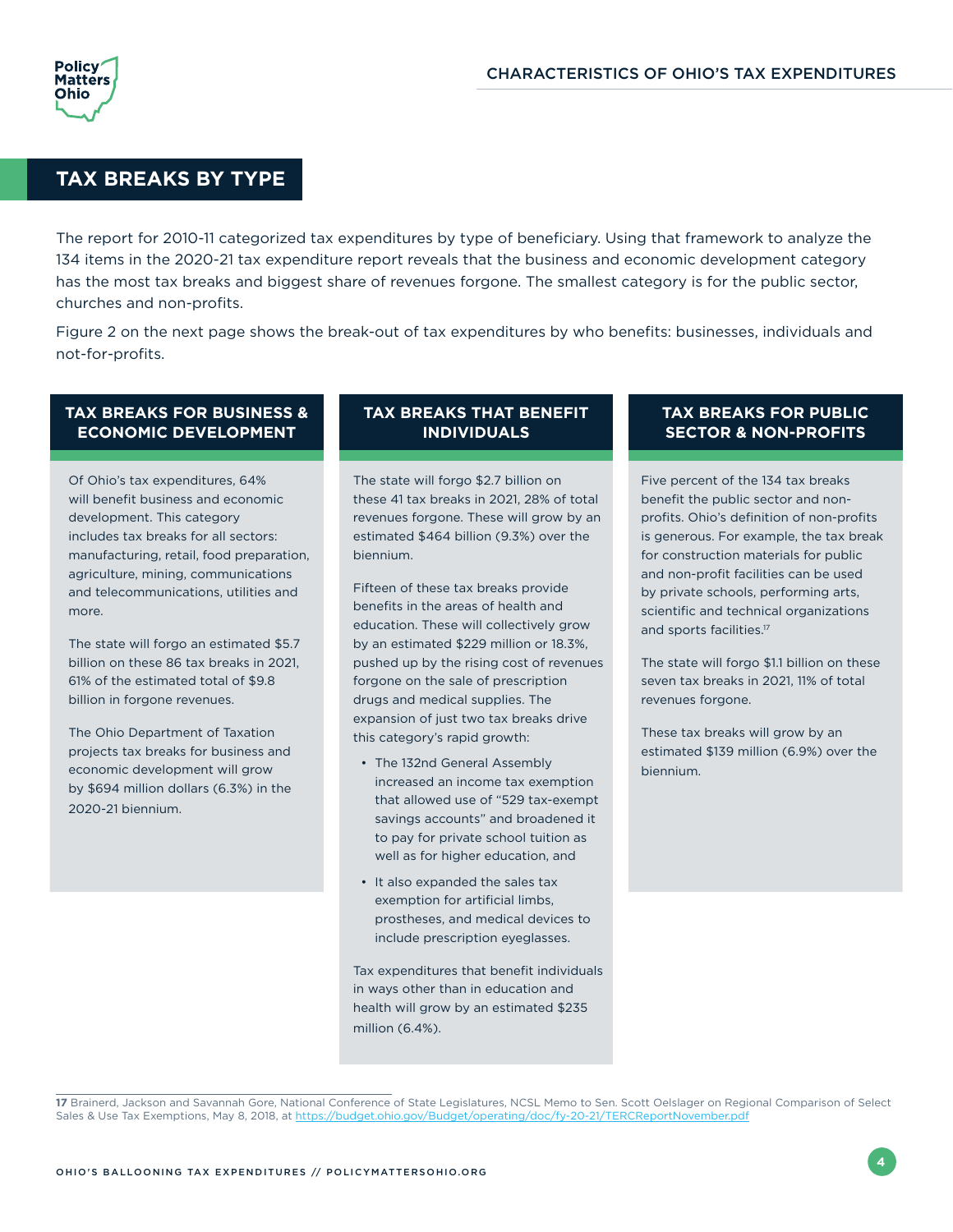<span id="page-8-0"></span>



### **BIGGEST TAX EXPENDITURES (BY VALUE ESTIMATED FOR 2021)**

#### **MATERIALS AND PARTS USED IN MANUFACTURING GOODS**

Sixty-four percent of the value of revenues forgone to tax expenditures benefit business and economic development. Of this, nearly half (44%) is for just one tax break: the sales tax exemption of materials and parts used in manufactured goods. The purpose of this tax break is to prevent a build-up or 'pyramiding' of sales taxes that would drive up the cost of goods manufactured or assembled in Ohio.

#### **LLC LOOPHOLE**

Although the table lists it one notch lower, the second largest tax break is the business income deduction, also known as the LLC Loophole. This tax break benefits owners of companies organized as pass-through businesses, so-called because tax liability on business earnings is not the responsibility of the firm but the owner, who pays through their personal income tax filing. It allows these owners to deduct 100% of income up to \$250,000 and to pay a 3% rate on income over that, 37% lower than the state's top income tax rate that would otherwise apply. The estimate for this tax break in Table 1 does not include the significant revenue forgone by the state because of the preferential top rate on earnings over \$250,000. The Ohio Department of Taxation estimated that in Tax Year 2016, the LLC loophole was valued at  $$1.086$  billion.<sup>18</sup>

The LLC Loophole has contributed to the upside-down nature of Ohio's state and local tax code. The poorest tax filers – earning \$24,000 or less – pay almost twice the share of income in state and local taxes as the wealthiest 1%,19 who earn more than \$496,000. During the 2020-21 state budget bill discussions, the House proposed capping it at \$100,000 and eliminating the preferential top rate. The Senate did not do this, but they eliminated the preferential 3% tax rate. Governor DeWine, however, wanted neither change and the conference committee dropped these changes, making only minor adjustments (see section on tax break changes in the budget bill for more detail).

**18** Schiller, Zach, "Closing the LLC Loophole," Policy Matters Ohio, May 29, 2019 at <https://bit.ly/31mWxRd> **19** Op. cit. Patton, October 2018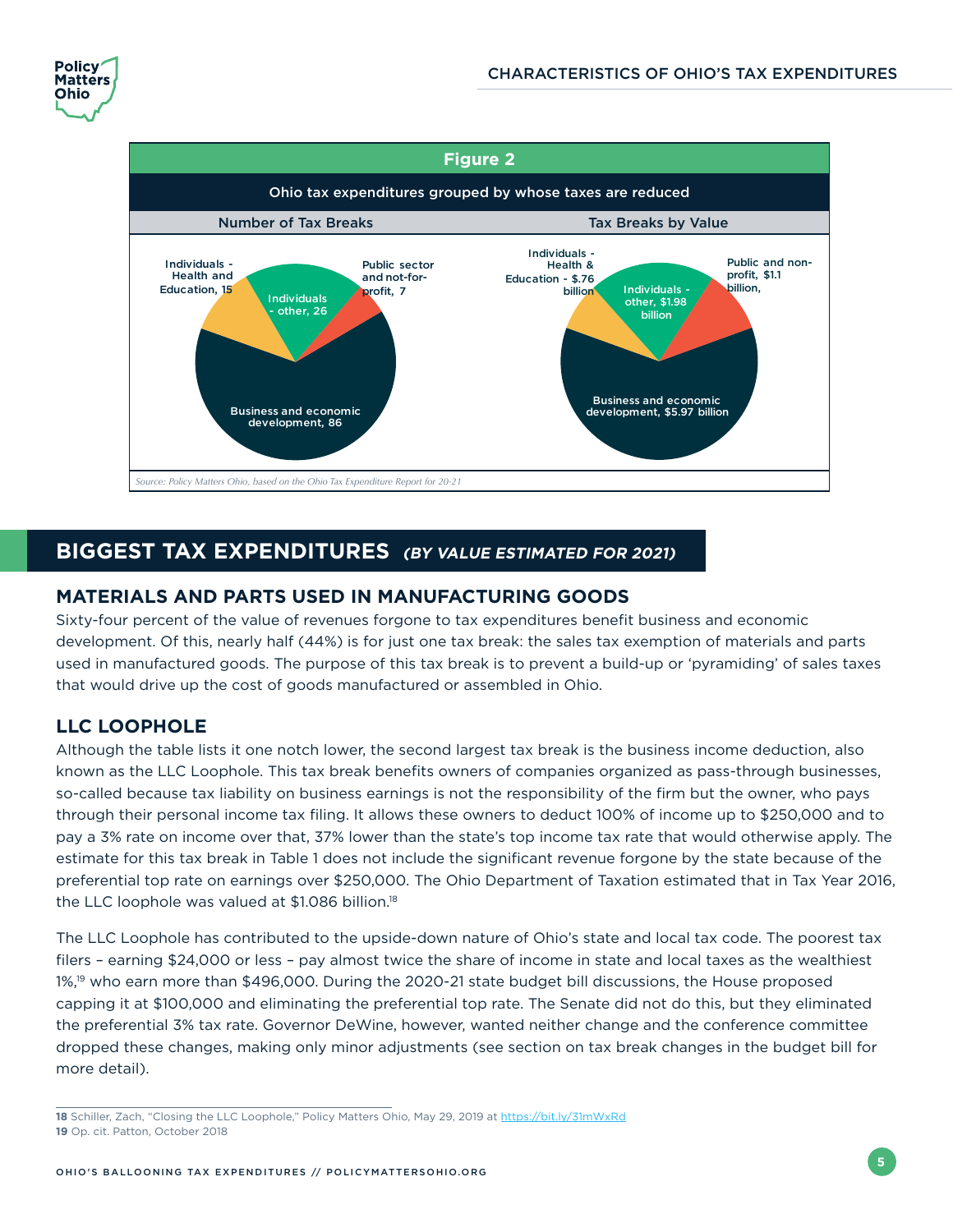<span id="page-9-0"></span>

#### **DISTRIBUTION CENTER EXEMPTION**

The exemption to the Commercial Activity Tax (CAT) for purchases made by qualified distribution centers ranks as Ohio's 15th largest, but its value is much greater than shown in the Tax Expenditure Report. Under this exemption, suppliers to distribution centers that buy at least \$500 million a year in goods and ship at least half of them out of Ohio can avoid paying the CAT on what they send outside the state.<sup>20</sup> Though the taxation department estimates the break will cost Ohio \$169 million in Fiscal Year 2020 and \$172.6 million in FY2021, the department says it is actually worth well over \$500 million a year to those who receive it; which would make it Ohio's fifth largest tax expenditure. In its analysis of the exemption, the department reduces the value by 70% because two companies owning large pharmaceutical distribution centers could shift that much of their activity outside Ohio if the exemption was not available to their suppliers.<sup>21</sup> This tax break, 98.3% of which covers products of the pharmaceutical industry, has been continued despite lawsuits by the state of Ohio and numerous local governments against some of the same companies that benefit from the tax break for their role in the drug epidemic.<sup>22</sup> Cardinal Health, the Dublin, Ohio based distributor, was the first company to make use of the tax break. It reported that none of the product from its Groveport warehouse ships within Ohio.<sup>23</sup> Efforts by the Kasich administration to limit the break two years ago were unsuccessful.

Table 1 shows Ohio's biggest tax expenditures, listed by size in state revenues forgone, year over year, for 2018 through 2020.

| <b>Table 1</b>                                                                                                                                                                                                                                                                                                                                                                                                                                                                                                                                                                                       |             |           |           |           |           |  |  |
|------------------------------------------------------------------------------------------------------------------------------------------------------------------------------------------------------------------------------------------------------------------------------------------------------------------------------------------------------------------------------------------------------------------------------------------------------------------------------------------------------------------------------------------------------------------------------------------------------|-------------|-----------|-----------|-----------|-----------|--|--|
| 20 largest tax expenditures in Ohio Tax Expenditure Report (in millions)                                                                                                                                                                                                                                                                                                                                                                                                                                                                                                                             |             |           |           |           |           |  |  |
| <b>Tax expenditure</b>                                                                                                                                                                                                                                                                                                                                                                                                                                                                                                                                                                               | Type        | 2018      | 2019      | 2020      | 2021      |  |  |
| Property used primarily in manufacturing                                                                                                                                                                                                                                                                                                                                                                                                                                                                                                                                                             | Sales       | \$2,006.0 | \$2,097.5 | \$2,184.5 | \$2,255.4 |  |  |
| Sales to churches & other non-profits                                                                                                                                                                                                                                                                                                                                                                                                                                                                                                                                                                | Sales       | \$609.1   | \$639.4   | \$671.3   | \$704.8   |  |  |
| Ohio business income deduction (LLC Loophole)*                                                                                                                                                                                                                                                                                                                                                                                                                                                                                                                                                       | Income      | \$616.0   | \$638.3   | \$654.8   | \$666.3   |  |  |
| Personal, spousal, and dependent exemption                                                                                                                                                                                                                                                                                                                                                                                                                                                                                                                                                           | Income      | \$526.2   | \$543.4   | \$562.7   | \$585.8   |  |  |
| Prescription drugs and selected medical supplies                                                                                                                                                                                                                                                                                                                                                                                                                                                                                                                                                     | Sales       | \$469.1   | \$490.1   | \$512.2   | \$541.7   |  |  |
| Social security and railroad retirement benefits                                                                                                                                                                                                                                                                                                                                                                                                                                                                                                                                                     | Income      | \$321.3   | \$340.0   | \$358.5   | \$378.6   |  |  |
| TPP** used in agriculture                                                                                                                                                                                                                                                                                                                                                                                                                                                                                                                                                                            | Sales       | \$310.3   | \$313.6   | \$317.1   | \$321.0   |  |  |
| Sales of TPP** and services to electricity providers                                                                                                                                                                                                                                                                                                                                                                                                                                                                                                                                                 | Sales       | \$279.8   | \$285.3   | \$288.0   | \$290.5   |  |  |
| Transportation of persons and property                                                                                                                                                                                                                                                                                                                                                                                                                                                                                                                                                               | Sales       | \$246.8   | \$257.4   | \$265.5   | \$271.2   |  |  |
| Packaging and packaging equipment                                                                                                                                                                                                                                                                                                                                                                                                                                                                                                                                                                    | Sales       | \$240.4   | \$250.7   | \$259.9   | \$266.6   |  |  |
| Exclusion of first \$1 million of taxable gross receipts                                                                                                                                                                                                                                                                                                                                                                                                                                                                                                                                             | $CAT***$    | \$243.4   | \$248.3   | \$253.3   | \$258.4   |  |  |
| Joint filer credit                                                                                                                                                                                                                                                                                                                                                                                                                                                                                                                                                                                   | Income      | \$204.8   | \$211.4   | \$216.5   | \$221.1   |  |  |
| Building & constrution materials for certain structures                                                                                                                                                                                                                                                                                                                                                                                                                                                                                                                                              | Sales       | \$209.6   | \$209.8   | \$210.1   | \$210.4   |  |  |
| Value of motor vehicle trade-ins                                                                                                                                                                                                                                                                                                                                                                                                                                                                                                                                                                     | Sales       | \$199.3   | \$197.9   | \$196.7   | \$196.4   |  |  |
| Qualified distribution center receipts                                                                                                                                                                                                                                                                                                                                                                                                                                                                                                                                                               | $CAT***$    | \$170.7   | \$165.4   | \$169.0   | \$172.6   |  |  |
| Resident credit for income taxed by another state                                                                                                                                                                                                                                                                                                                                                                                                                                                                                                                                                    | Income      | \$141.6   | \$146.6   | \$151.9   | \$157.3   |  |  |
| TPP** and services used in telecommunications                                                                                                                                                                                                                                                                                                                                                                                                                                                                                                                                                        | Sales       | \$133.4   | \$139.1   | \$145.1   | \$151.3   |  |  |
| TPP** used directly in providing public utility services                                                                                                                                                                                                                                                                                                                                                                                                                                                                                                                                             | Sales       | \$117.7   | \$119.0   | \$120.5   | \$122.3   |  |  |
| Sales to the state, its subdivisions & certain other states                                                                                                                                                                                                                                                                                                                                                                                                                                                                                                                                          | Sales       | \$118.6   | \$118.6   | \$118.6   | \$118.6   |  |  |
| Job creation credit                                                                                                                                                                                                                                                                                                                                                                                                                                                                                                                                                                                  | Various**** | \$101.4   | \$104.3   | \$108.0   | \$112.1   |  |  |
| Source: Policy Matters, based on the Ohio Tax Expenditure Report for 20-21. Notes: * The business income deduction is actually the second<br>largest in the state. The dollar amount ascribed to it in the tax expenditure report does not include the hundreds of millions of additional dol-<br>lars lost to the state because of the 3% preferential rate. **TPP' stands for tangible personal property, which includes machinery, equipment,<br>fixtures. ***'CAT' stands for Commercial Activity Tax, the gross receipts tax that replaced Objo's corporate profits tax, **** 'Various' for the |             |           |           |           |           |  |  |

fixtures. \*\*\*'CAT' stands for Commercial Activity Tax, the gross receipts tax that replaced Ohio's corporate profits tax. \*\*\*\* 'Various' for the<br>Job Creation Tax Credit stands for domestic and foreign insurance premium tax *proprietor or pass-through entity is not claiming the same credit against the CAT).* 

**20** Schiller, Zach, "Tax breaks should be reined in," Policy Matters Ohio, May 4, 2017, at<https://bit.ly/2ZfVhBb>

**<sup>21</sup>** Ohio Taxation Department memo from Kira Steigerwald Jones, Tax Analyst, Tax Analysis Division, Feb. 23, 2018, to Gregory Siegfried, Executive Administrator, Tax Analysis & Legislation Divisions and Ernest Massie, Administrator, Tax Analysis Division.

**<sup>22</sup>** See Caruso, Doug and Marty Schladen, "Ohio sues opioid makers, distributors – while giving them large tax breaks," The Columbus Dispatch, Aug. 12, 2019, at <https://bit.ly/31L0Kgz>

<sup>23</sup> Ohio Department of Taxation, Distribution Center Qualifying Certificate, Qualifying Year of January 1, 2019, though December 31, 2019, Cardinal Health National Logistics Center, at<https://bit.ly/2N7agqC>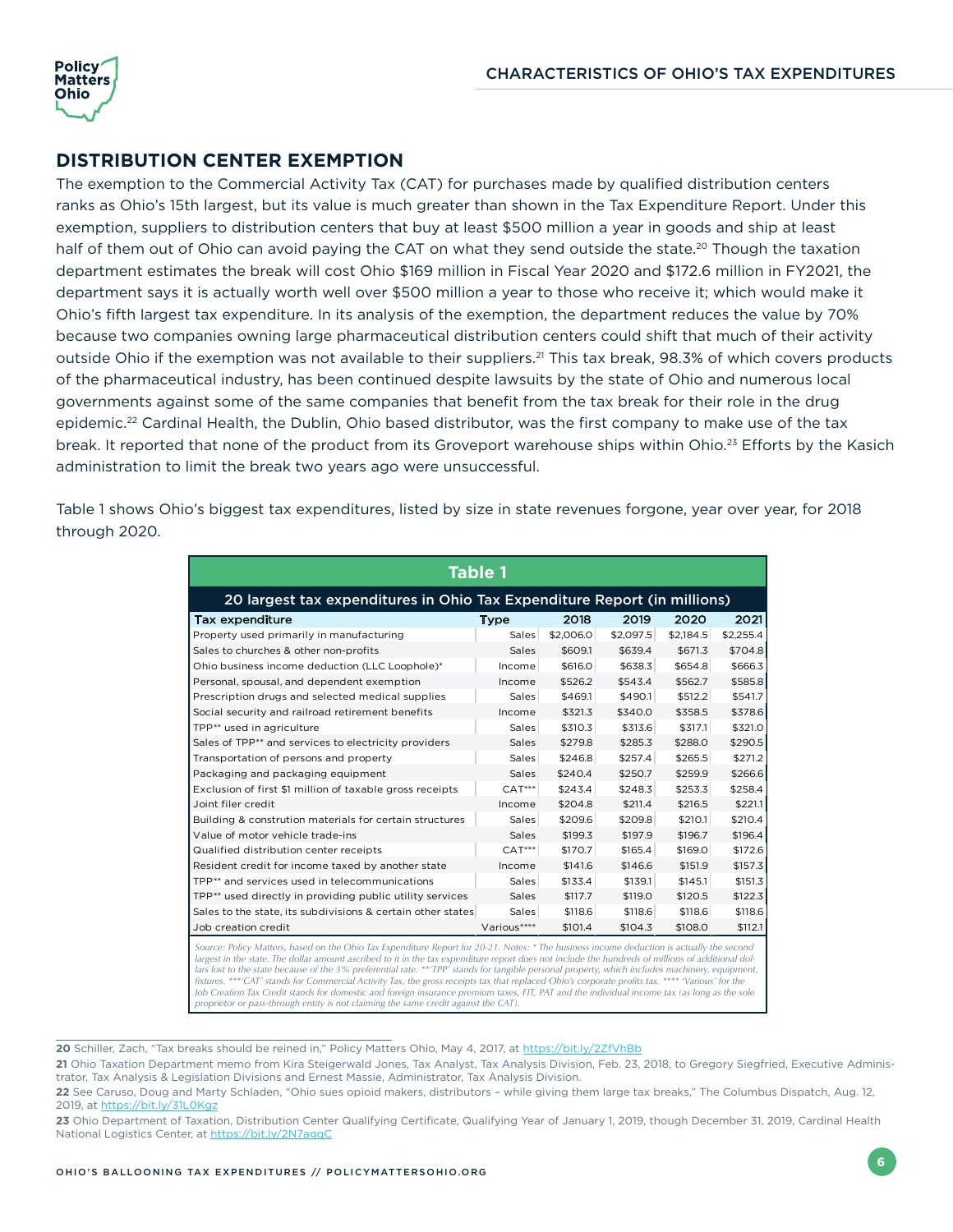<span id="page-10-0"></span>

#### **FASTEST GROWING TAX EXPENDITURES OVER \$20 MILLION**

#### **SALES TAX BREAK FOR MEDICAL EQUIPMENT**

The fastest-growing tax expenditure (between the last two-year budget and the 2020-21 budget), is a sales tax exemption on medical equipment, artificial limbs and prosthetic devices. Lawmakers widened the tax break to include prescription glasses and contact lenses.<sup>24</sup> This will increase revenue lost by \$78 million (121%) over the two-year budget period.

The name of the tax break indicates a purpose of helping people buy necessary eyeglasses. However, the break also applies to purchase of designer frames that could cost well over \$1,000, a subsidy to the high-end eyeglass retailer. This kind of broad sales-tax exemption often cannot be targeted at those who really need it as doing so could violate the compact states join to make their tax structures similar in an age of online retail: The Streamlined Sales Tax Agreement.25 Seven states have enacted a sales tax credit for low-income people, which is a better approach. Maine, for example, has a refundable sales tax credit (called the Sales Tax Fairness Credit) for low- and middle-income Maine residents. The amount is tied to family size and income and gradually phases out as income increases. For example, a married couple with two children with income below \$40,000 would receive the maximum credit of \$225. The credit is unavailable to families with incomes of \$52,000 and above.<sup>26</sup>

#### **EXPANDED 529 ACCOUNTS**

The second-fastest growing tax expenditure is an income tax deduction for people who put pre-tax savings into an educational savings account called a 529 college savings account (named for the section of the federal tax code which permits a similar federal tax break). The deduction grew because Ohio doubled the size of the exemption from \$2,000 a year to \$4,000 a year and widened it to cover payment of private school tuition for K-12 education.<sup>27</sup>

Broadening the 529 college savings account to cover private school tuition benefitted higher-income residents who can afford private schools. Yet Ohio's formula funding for public schools, which educate more than 90% of the kids in the state, remains unconstitutional because of under-funding of lower-income districts. New bills in both houses could further widen Ohio's 529 exemption.

#### **THE MOTION PICTURE TAX CREDIT**

Table 2 shows the 20 fastest growing tax expenditures with a value greater than \$20 million in the Ohio Tax Expenditure Report, and how fast they will grow in the 2020-21 biennium compared to the prior two-year budget period for 2018- 19. The Motion Picture Tax Credit ranks third with 74% growth. Ohio sets aside \$40 million a year to compete with California's spending of \$330 million; Georgia's \$606 million and New York's \$420 million. These three states kept 75% of the film production market in the decade between 2007 and 2016 despite big changes in state tax credits.<sup>28</sup> Over time, 14 states have ended or defunded their film subsidy. Tourism Commissioner Chelsea Ruby explained why

**<sup>24</sup>** The definition of "prosthetic device" in Ohio Revised Code (ORC) 5739.01(JJJ), referenced below, was amended by S.B. 8, 132nd General Assembly, to include corrective eyeglasses or contact lenses sold on or after July 1, 2019. This estimate includes the amended definition. This affects the estimate of value for 11 months of FY 2020, and the full FY 2021. Ohio Department of Taxation memo to Gregory Siegfried, Executive Administrator, Tax Analysis & Legislation Divisions, from Kira Steigerwald Jones, June 6, 2018.

**<sup>25</sup>** Streamlined Sales Tax Agreement, Adopted Nov. 12, 2002, and Amended Through Dec. 14, 2018, Section 323, at <https://bit.ly/2UVftSJ> **26** Institute for Taxation and Economic Policy, "Options for a less regressive sales tax in 2018," at <https://bit.ly/2P4Mhr2>

**<sup>27</sup>** In response to changes made in federal law by the Tax Cuts and Jobs Act of 2017, Senate Bill 22 of the 132nd General Assembly changed the definition of eligible expenses from one defined in the Ohio Revised Code to one defined by section 529 of the federal Internal Revenue Code. Expenses now include K-12 private school tuition. This is from an internal memo of the Ohio Department of Taxation to Gregory Siegfried, Executive Administrator, Tax Analysis & Legislation, from Kenneth Frey, dated June 20, 2018; provided by e-mail from the Tax Department office of communications to Policy Matters. See also, Jackson, Victoria, "Fund public schools, not savings accounts for the rich," Policy Matters, February 2018 at [https://www.policymattersohio.org/files/](https://www.policymattersohio.org/files/news/529brieffeb2018.pdf) [news/529brieffeb2018.pdf](https://www.policymattersohio.org/files/news/529brieffeb2018.pdf)

**<sup>28</sup>** Independent Fiscal Office, "Pennsylvania Film Production Tax Credit: An evaluation of program performance," January 2019 at [https://bit.ly/31fXAlT.](https://bit.ly/31fXAlT) Note that other states spend hundreds of millions – Georgia and Louisiana in particular – but have very small shares of the market, which is dominated by California and New York.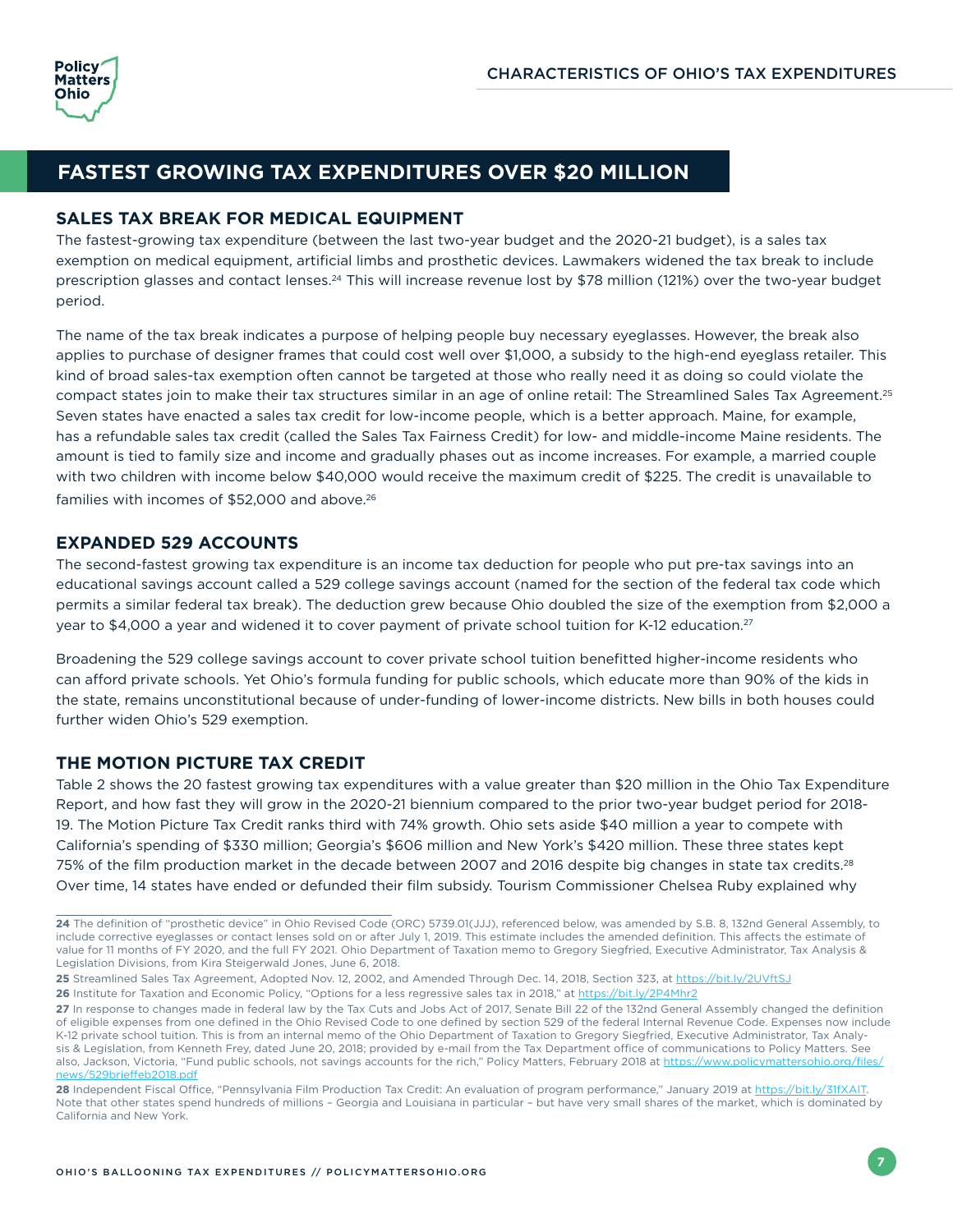<span id="page-11-0"></span>

legislators ended the West Virginia movie tax break: "What we've seen in the last decade of these programs is a classic race to the bottom….There are certain productions that require specific locations, but a majority of productions can be done anywhere, and those productions always chase the largest credit."29 Today, of the five states that border Ohio, three – West Virginia, Indiana and Michigan – have no movie tax credit.30 The Ohio House voted to join them and eliminate Ohio's \$40 million annual tax credit program, but the Senate did not agree. The final 2020-21 budget bill kept the film tax credit and broadened its use to theater production.<sup>31</sup>

#### **Table 2**

Twenty tax expenditures over \$20 million with the fastest rate of growth in the 2020-21 budget period compared to the 2018-19 budget period (millions

| of dollars)                                                             |              |           |           |           |           |        |
|-------------------------------------------------------------------------|--------------|-----------|-----------|-----------|-----------|--------|
| Tax expenditure                                                         | Type         | 2018      | 2019      | 2020      | 2021      | Growth |
| Artificial limbs, prostheses & other medical equipment                  | Sales        | \$31.6    | \$33.3    | \$68.0    | \$75.4    | 121.0% |
| Deduction for educational savings programs (529s)                       | Income       | \$12.4    | \$28.0    | \$35.5    | \$36.5    | 78.2%  |
| Motion picture tax credit                                               | Various*     | \$15.8    | \$30.0    | \$40.0    | \$40.0    | 74.7%  |
| Deduction for excess medical expenses                                   | Income       | \$23.7    | \$26.4    | \$29.6    | \$32.8    | 24.6%  |
| Drugs distributed to physicians as free samples                         | <b>Sales</b> | \$28.6    | \$31.1    | \$33.7    | \$36.6    | 17.8%  |
| Social security and railroad retirement benefits                        | Income       | \$321.3   | \$340.0   | \$358.5   | \$378.6   | 11.5%  |
| TPP** used in mining                                                    | Sales        | \$90.4    | \$95.8    | \$101.1   | \$106.2   | 11.3%  |
| Aviation repair and maintenance services and parts                      | Sales        | \$19.4    | \$20.5    | \$21.6    | \$22.7    | 11.0%  |
| Sales by churches & non-profit organizations                            | Sales        | \$47.6    | \$50.1    | \$52.7    | \$55.4    | 10.6%  |
| Sales to churches & non-profit organizations                            | Sales        | \$609.1   | \$639.4   | \$671.3   | \$704.8   | 10.2%  |
| Prescription drugs and selected medical supplies                        | <b>Sales</b> | \$469.1   | \$490.1   | \$512.2   | \$541.7   | 9.9%   |
| Exemption for uniformed services retirement income                      | Income       | \$29.5    | \$30.9    | \$32.3    | \$33.6    | 9.1%   |
| Exemption for active-duty military income                               | Income       | \$21.0    | \$22.0    | \$23.0    | \$23.9    | 9.1%   |
| TPP** and services used in telecommunications                           | Sales        | \$133.4   | \$139.1   | \$145.1   | \$151.3   | 8.8%   |
| Credit for increased research and development                           | $CAT***$     | \$35.7    | \$37.1    | \$38.7    | \$40.3    | 8.5%   |
| Deduction for those without employer medical plan                       | Income       | \$47.3    | \$49.3    | \$51.3    | \$53.4    | 8.4%   |
| Property used primarily in manufacturing                                | Sales        | \$2,006.0 | \$2,097.5 | \$2,184.5 | \$2,255.4 | 8.2%   |
| Qualified TPP** used in making retail sales                             | Sales        | \$46.1    | \$47.9    | \$49.8    | \$51.8    | 8.1%   |
| Exemption for municipal utilities, non-profit waterworks Public Utility |              | \$94.7    | \$98.4    | \$102.2   | \$106.1   | 7.9%   |
| Personal, spousal, and dependent exemption                              | Income       | \$526.2   | \$543.4   | \$562.7   | \$585.8   | 7.4%   |
|                                                                         |              |           |           |           |           |        |

Source: Policy Matters, based on the Ohio Tax Expenditure Report for 20-21. Notes: \*'Various' includes personal income, commercial<br>activity and financial institution taxes. \*\* 'TPP' stands for tangible personal property, w *'CAT' stands for Commercial Activity Tax, a gross receipts tax that replaced Ohio's corporate profits tax.*

#### **VENTURE CAPITAL TAX CREDIT**

A smaller tax credit related to the state venture capital program jumped from \$0 in 2016 to \$7.5 million in 2017 to \$14.8 million a year in 2018. Venture capital is a risky business, and returns on the investments made by the program were not sufficient to cover the debt service on initial financing.<sup>32</sup> Program administrators had claimed the program would never cost taxpayers a dime,<sup>33</sup> but it did. In 2017, the Columbus Dispatch reported that the state venture capital fund, managed by an affiliate of Cincinnati-based Fort Washington Investment Advisors, needed about \$15 million in taxpayer money to make bond payments. The article quoted Fort Washington official Steve Baker as saying: "This is the way the program is structured. No one thought it was going to be easy. No one thought there would be no risk."<sup>34</sup>

But risk emerged and is substantial. The \$158 million principal on the program bonds, which mature in stages through 2029, is backed by \$380 million in refundable tax credits.<sup>35</sup>

This program is less accountable than it should be because tax breaks have such limited oversight. If this were a grant program instead of a tax expenditure, legislators would have to face the public over continuing losses in a rigorous hearing process. Careful, regular oversight would improve public understanding of spending through the tax code.

**<sup>29</sup>** Jarvis, Jake, "Governor Justice signs film tax credit repeal bill, The State Journal, February 5, 2018 at <https://bit.ly/2WrpOud>

**<sup>30</sup>** Patton, Wendy, "Budget Bite: Motion Picture Tax Credit, Policy Matters Ohio, May 31, 2019 at <https://bit.ly/2WoGJtj>

**<sup>31</sup>** How many Ohioans can afford tickets to these shows? In Columbus, October's production of "Mean Girls" lists individual tickets ranging from \$39 to \$114. Many shows have higher prices.<https://bit.ly/2HdkySc>

**<sup>32</sup>** Ohio Department of Taxation memo to Gregory Siegfried, Executive Administrator, Tax Analysis & Legislation Divisions, from Ernest C. Massie, May 5, 2016

**<sup>33</sup>** Glenn, Brandon, "Are the Ohio Capital Fund's days numbered?" Med City News, April 18, 2011 at <https://bit.ly/31IH2lW>

**<sup>34</sup>** Williams, Mark, Ohio Taxpayers on the hook for venture capital fund, Columbus Dispatch, September 1, 2017 at <https://bit.ly/2TyIm7W>

**<sup>35</sup>** Ghose, Carrie, "Ohio Capital Fund's management firm seeks 3-year extension, raise," Columbus Business First, June 19, 2019 at<https://bit.ly/2Z5x10c>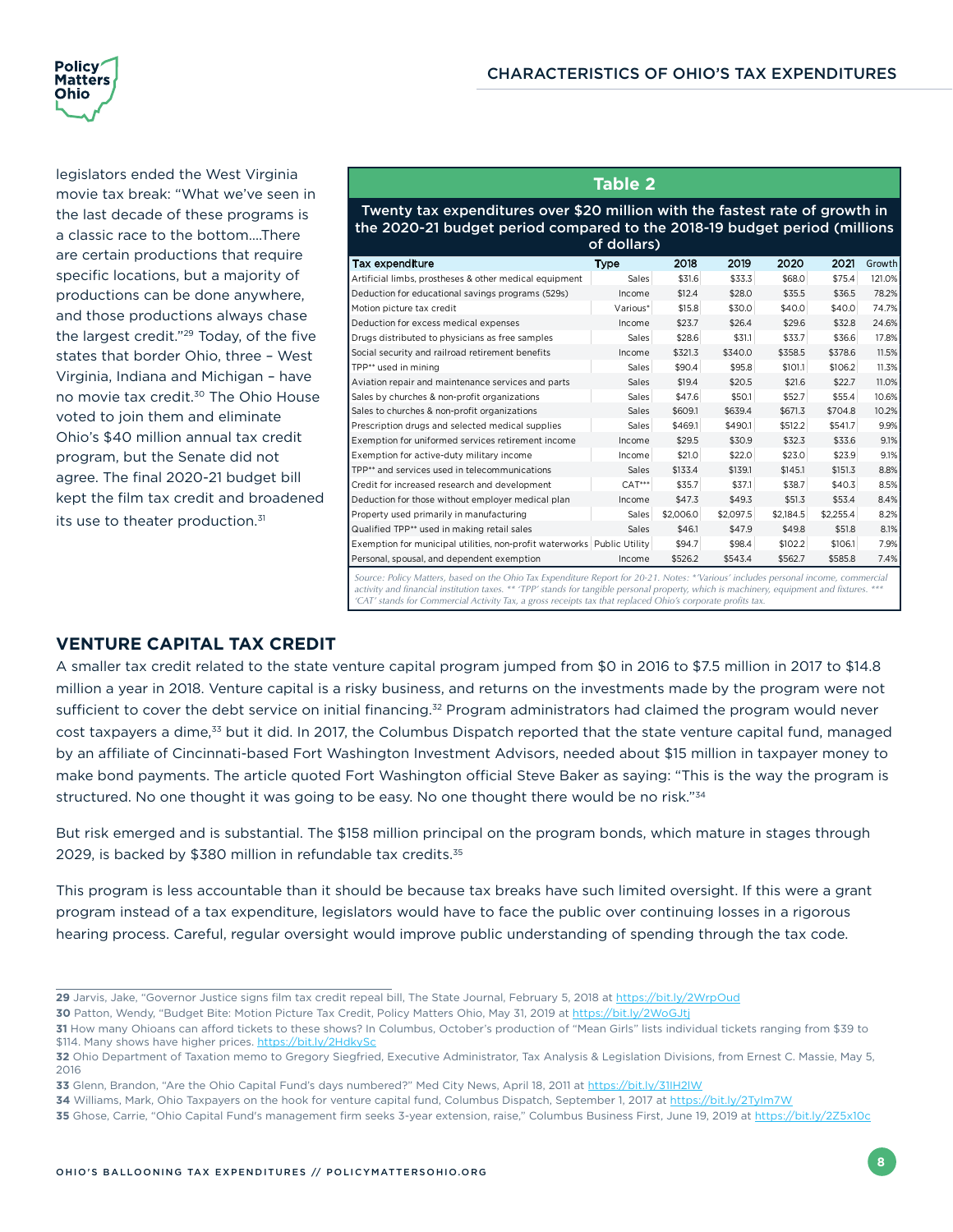## <span id="page-12-0"></span>**LARGEST GROWTH IN TAX EXPENDITURES**

The exemption for products used in manufacturing is the largest tax exemption and the fastest growing in absolute amount (Table 3). Over time, individual tax breaks are changed, broadened, and extended through the courts and the General Assembly. There was a proposal to broaden the manufacturing tax exemption in the 2020- 21 budget bill to include cleaning services and supplies. Another bill now under consideration would further widen this sales tax exemption to include trucks and vehicles that move finished goods.<sup>36</sup>

Tax expenditures are not an inherent part of a state's tax code. These are special benefits created through the political process and changed by legislatures or the courts over time. For example, while most states with a sales tax offer some kind of a manufacturing exemption, its form and effect stems from a political process that varies from state to state and over time. A memo provided to the TERC by the National Conference of State Legislatures highlighted differences in similarly-named tax exemptions among Ohio and its neighboring states.<sup>37</sup>

| <b>Table 3</b>                                                                                                                                                                                                                                                                                                                                              |              |           |           |           |           |         |
|-------------------------------------------------------------------------------------------------------------------------------------------------------------------------------------------------------------------------------------------------------------------------------------------------------------------------------------------------------------|--------------|-----------|-----------|-----------|-----------|---------|
| Tax expenditures with largest absolute growth, 2020-21 vs 2018-19<br>(millions of dollars)                                                                                                                                                                                                                                                                  |              |           |           |           |           |         |
| <b>Tax Expenditure</b>                                                                                                                                                                                                                                                                                                                                      | <b>Type</b>  | 2018      | 2019      | 2020      | 2021      | Growth  |
| Property used primarily in manufacturing                                                                                                                                                                                                                                                                                                                    | Sales        | \$2,006.0 | \$2,097.5 | \$2,184.5 | \$2,255.4 | \$336.4 |
| Sales to churches & non-profit organizations                                                                                                                                                                                                                                                                                                                | Sales        | \$609.1   | \$639.4   | \$671.3   | \$704.8   | \$127.6 |
| Prescription drugs and selected medical supplies                                                                                                                                                                                                                                                                                                            | Sales        | \$469.1   | \$490.1   | \$512.2   | \$541.7   | \$94.7  |
| Personal, spousal, and dependent exemption                                                                                                                                                                                                                                                                                                                  | Income       | \$526.2   | \$543.4   | \$562.7   | \$585.8   | \$78.9  |
| Artificial limbs, prostheses & other medical equipment                                                                                                                                                                                                                                                                                                      | Sales        | \$31.6    | \$33.3    | \$68.0    | \$75.4    | \$78.5  |
| Social security and railroad retirement benefits                                                                                                                                                                                                                                                                                                            | Income       | \$321.3   | \$340.0   | \$358.5   | \$378.6   | \$75.8  |
| Ohio business income deduction (LLC Loophole)*                                                                                                                                                                                                                                                                                                              | Income       | \$616.0   | \$638.3   | \$654.8   | \$666.3   | \$66.8  |
| Packaging and packaging equipment                                                                                                                                                                                                                                                                                                                           | Sales        | \$240.4   | \$250.7   | \$259.9   | \$266.6   | \$35.4  |
| Motion picture tax credit                                                                                                                                                                                                                                                                                                                                   | Various**    | \$15.8    | \$30.0    | \$40.0    | \$40.0    | \$34.2  |
| Transportation of persons and property                                                                                                                                                                                                                                                                                                                      | Sales        | \$246.8   | \$257.4   | \$265.5   | \$271.2   | \$32.5  |
| Deduction for educational savings programs (529s)                                                                                                                                                                                                                                                                                                           | Income       | \$12.4    | \$28.0    | \$35.5    | \$36.5    | \$31.6  |
| TPP*** and services used in telecommunications                                                                                                                                                                                                                                                                                                              | Sales        | \$133.4   | \$139.1   | \$145.1   | \$151.3   | \$23.9  |
| Joint filer credit                                                                                                                                                                                                                                                                                                                                          | Income       | \$204.8   | \$211.4   | \$216.5   | \$221.1   | \$21.4  |
| TPP*** used in mining                                                                                                                                                                                                                                                                                                                                       | Sales        | \$90.4    | \$95.8    | \$101.1   | \$106.2   | \$21.1  |
| Resident credit for income taxed by another state                                                                                                                                                                                                                                                                                                           | Income       | \$141.6   | \$146.6   | \$151.9   | \$157.3   | \$21.0  |
| Exclusion of first \$1 million of taxable gross receipts                                                                                                                                                                                                                                                                                                    | $CAT***$     | \$243.4   | \$248.3   | \$253.3   | \$258.4   | \$20.0  |
| Exemption for municipal utilities, non-profit waterworks Public utility                                                                                                                                                                                                                                                                                     |              | \$94.7    | \$98.4    | \$102.2   | \$106.1   | \$15.2  |
| Job creation credit                                                                                                                                                                                                                                                                                                                                         | Various***** | \$101.4   | \$104.3   | \$108.0   | \$112.1   | \$14.4  |
| TPP*** used in agriculture                                                                                                                                                                                                                                                                                                                                  | Sales        | \$310.3   | \$313.6   | \$317.1   | \$321.0   | \$14.2  |
| Sales of TPP*** and services to electricity providers                                                                                                                                                                                                                                                                                                       | Sales        | \$279.8   | \$285.3   | \$288.0   | \$290.5   | \$13.4  |
| Source: Policy Matters, based on the Ohio Tax Expenditure Report for 20-21. * The business income deduction is actually the second largest in the state. The dollar amount<br>ascribed to it in the tax expenditure report does not include the bundreds of millions of additional dollars forgone to the state because of the 3% preferential rate ** Var- |              |           |           |           |           |         |

ascribed to it in the tax expenditure report does not include the hundreds of millions of additional dollars forgone to the state because of the 3% preferential rate, \*\* "Var-<br>ious' for the motion picture tax credit includ *'Various' for the Job Creation Tax Credit includes domestic and foreign insurance premium taxes, FIT, PAT and the individual income tax (as long as the sole proprietor or pass-through entity is not claiming the same credit against the CAT).*

**36** House Bill 175 of the 133 Ohio General Assembly; see<https://bit.ly/2MdoUN5>

**37** See Brainerd, Jackson and Savannah Gore, National Conference of State Legislatures, NCSL Memo to Sen. Scott Oelslager on Regional Comparison of Select Sales & Use Tax Exemptions, May 8, 2018, [https://bit.ly/2L0jvWW.](https://bit.ly/2L0jvWW) See also, Patton, Wendy and Schiller, Zach, Testimony to the Tax Expenditure Review Committee, April 11, 2018 at<https://bit.ly/2UmPQeO>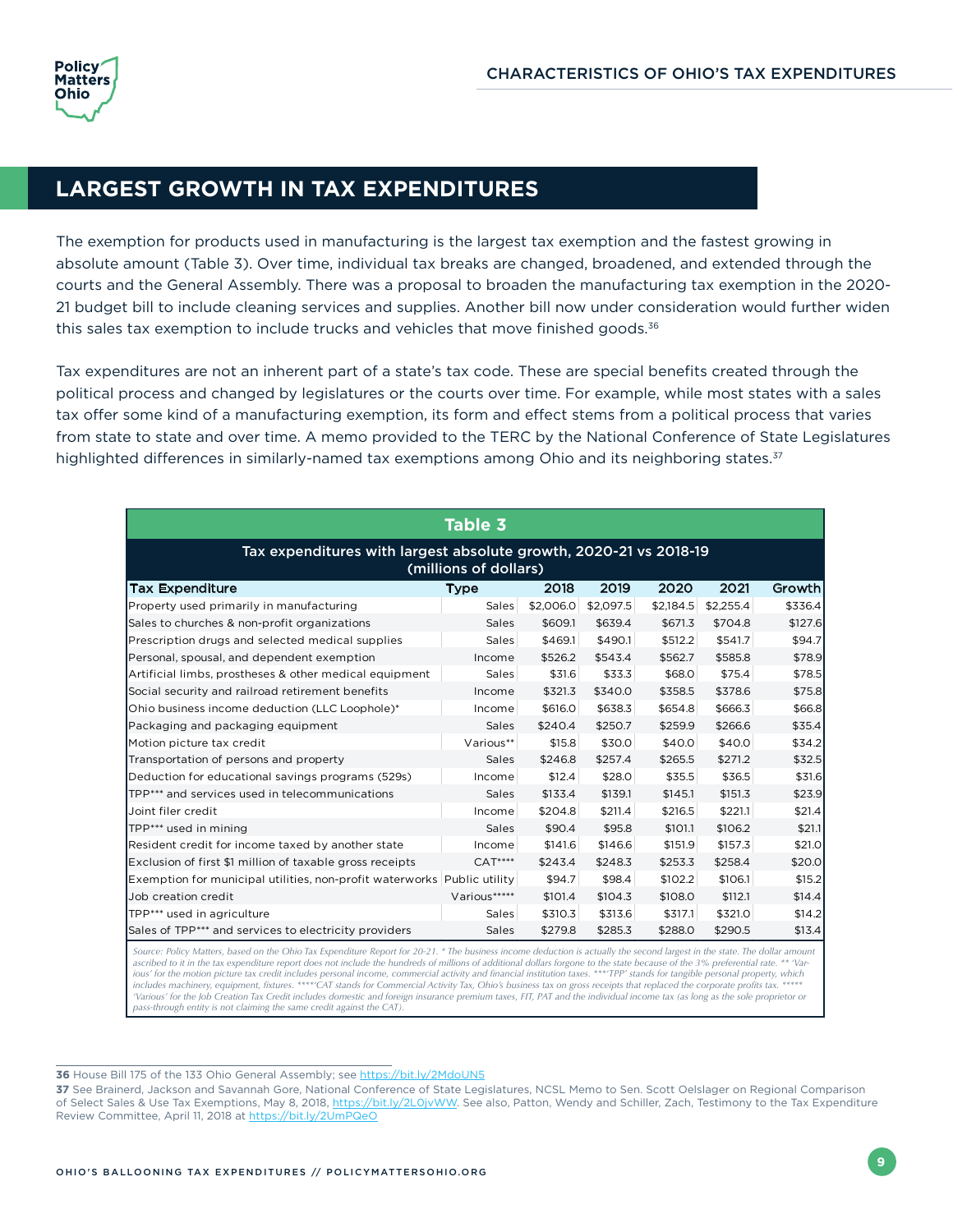## <span id="page-13-0"></span>**TAX BREAKS TRIMMED AND BROADENED**

In the tax expenditure report for 2018-19, there were 129 tax breaks; in the 2020-21 tax expenditure report, there were 134. New tax breaks include:

#### **Exclusion for receipts realized by an out-of-state disaster relief business:**

This exemption is taken against the Commercial Activity Tax (CAT), and is projected to result in revenues forgone of less than \$1 million annually.

#### **Deduction for qualified disaster relief work:**

This is taken against the state personal income tax; with a projected cost in revenues forgone of \$1 million annually.

#### **Equipment stored, used, or consumed by an out-ofstate disaster business:**

This is a sales tax exemption, projected to have less than \$1 million in annual impact.

#### **Sales of computers and computer equipment to certified teachers:**

This sales tax exemption is estimated at a value of \$1.5 million a year.

#### **A permanent annual three-day sales tax holiday for specified clothing, school supplies:**

This is a sales tax exemption with estimated value of \$18.9 million a year.

#### **Tangible personal property used in mining:**

This sales tax exemption is projected to have an impact of \$106.2 million in 2021. It is an existing tax break that was grouped with agriculture until the tax expenditure report for 2020-21.

#### **Rural Business Growth Credit:**

This large economic development expenditure was slipped into legislation at the 11th hour and approved without scrutiny, even though it failed to advance in the past. This program relies on tax credits taken against the insurance tax to encourage insurance companies to invest in rural business interests in smaller counties. It was slipped into the corrections bill for the 2018-19 budget during conference committee although lawmakers had considered it several times before and not enacted it.<sup>38</sup> No tax credits under this program are expected to be claimed in 2020-21. There is an annual cap of \$45 million once participants start making claims.

#### **Two tax breaks were eliminated over the past two years. These were:**

#### **CREDIT FOR TAXPAYERS WITH INCOMES BELOW \$10,000:**

This credit was made unnecessary by the 2018-19 budget, which eliminated the two bottom income brackets.39

#### **DEDUCTION FOR REAL ESTATE INVESTMENT TRUSTS:**

The deduction for investments in an Ohio qualified Real Estate Investment Trust from the financial institutions tax was created as part of the phase-in of that tax in 2013. The phase-in was completed with final payouts in 2019.40

**<sup>38</sup>** Policy Matters wrote then: "The rural growth tax credit made it into the corrections bill for the 2018-19 Ohio budget among the final amendments added in Conference Committee. Similar programs have been expensive and unproductive in other states." See Patton, Wendy, "Rural growth tax credit should be sent to the scrapheap," Policy Matters, November 28, 2017 at <https://bit.ly/2yRev0W>

**<sup>39</sup>** Ohio Department of Taxation memo to Ernest C. Massie, Administrator, Tax Analysis Division, from Kenneth Frey, Tax Analysis & Legislation Divisions, August 6, 2018.

**<sup>40</sup>** Ohio Legislative Service Commission, House Bill 510 of the 129th General Assembly, final bill analysis at [https://bit.ly/34b1xcQ,](https://bit.ly/34b1xcQ) cited in Schiller, Zach, "Billions in tax breaks, little accountability, Policy Matters, February 22, 2016 at <https://bit.ly/2McUkU0>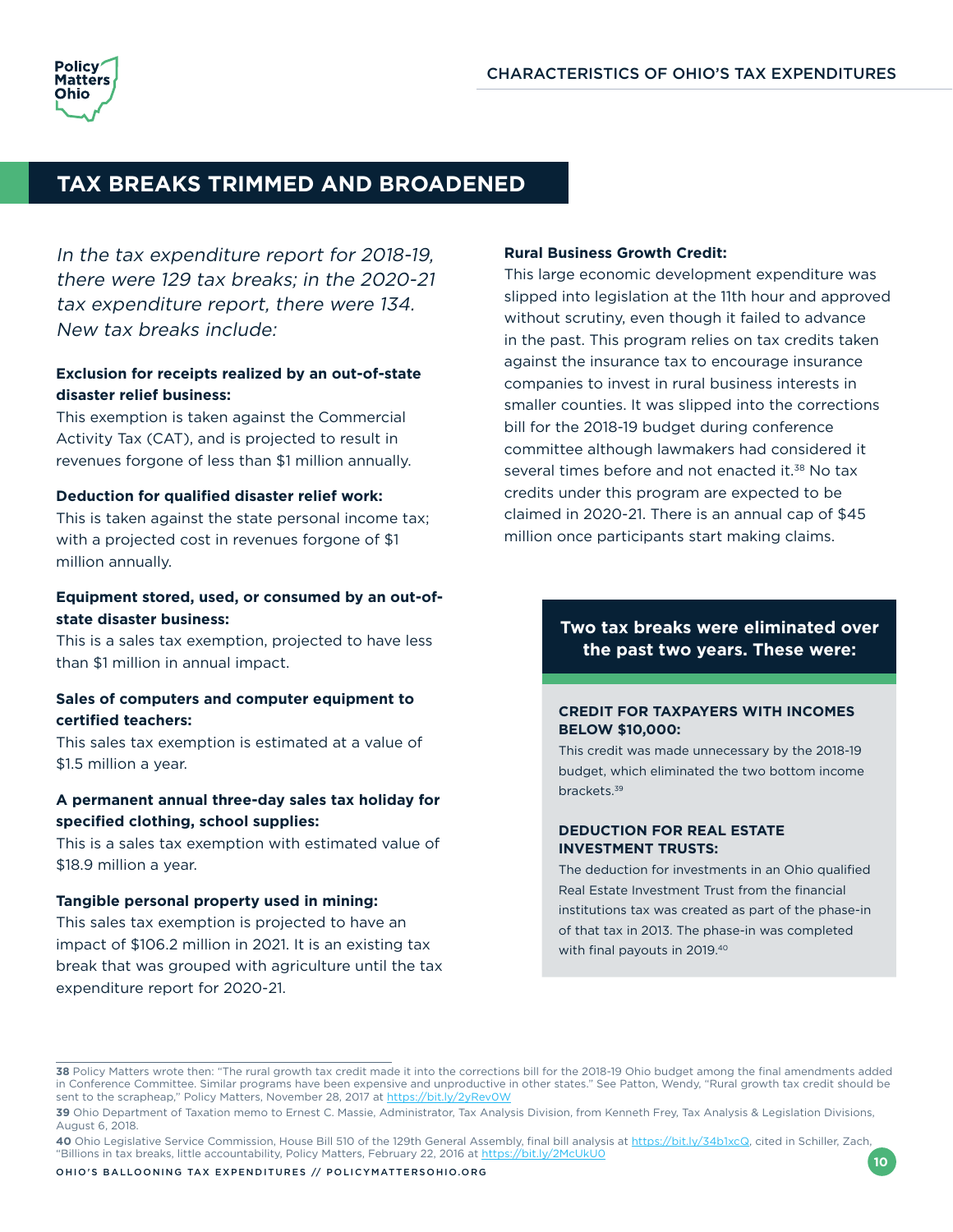## <span id="page-14-0"></span>**TAX BREAKS IN THE BUDGET BILL**

Legislators considered creating, repealing or changing 27 tax breaks among the many tax policy changes in the new state budget bill (lawmakers made four separate changes to one provision – the LLC Loophole – and considered more) and two to another. They adopted expanded, extended, repealed or reduced 19 of the 27. The governor vetoed two. The section below gives brief descriptions, provides biennial totals for those that were quantified by the Office of Budget and Management (OBM) or the Legislative Service Commission (LSC). Appendix 2 shows the annual estimates: we use OBM estimates where available and LSC estimates in other cases.

Six changes mean the state will forgo more revenues: Lawmakers adopted two new state-wide tax expenditures, expanded three and extended one. Not all were quantified but those that were will cost the state an additional \$48.1 million in revenues over the biennium and cost local governments, at least \$800,000 (most tax breaks that impact local government were not quantified).

#### **OPPORTUNITY ZONE TAX CREDIT:**

Provides a new income tax break for investors in Ohio "Opportunity Zones," a federally subsidized development program. Policy Matters testified in opposition to this credit before the Senate Finance Committee, stating: "The Opportunity Zone program is made up of deep federal subsidy for wealthy owners of capital gains. If the state wants to invest in Opportunity Zones, it should be through direct funding to help the low-income residents of these census tracts with better services and connection to good jobs."41 This new tax break is capped at \$50 million over a biennium and will cost an estimated \$29 million over the 2020-21 budget period, according to OBM.42

#### **LEAD ABATEMENT TAX CREDIT:**

Provides a new income tax credit to encourage rehabilitation of homes that contain toxic lead. This is capped at \$10 million over a biennium. OBM estimates it will cost \$4.8 million over the 2020-21 budget period.

#### **CLEANING SERVICES & SUPPLIES FOR FOOD PROCESSING:**

This expands a sales tax break for dairy production which includes cleaning expenses to all manufacturers processing food for human consumption (\$3.6 million state tax break, \$800,000 to counties and transit agencies over the biennium, according to the LSC comparison document).

#### **MOTION PICTURE TAX CREDIT:**

The budget bill expands eligibility to live theater productions, requires companies claiming the credit to be registered in Ohio, and eliminates the transferability of the credit, which applies against various taxes. It does not change the value of the tax break.

#### **JOB RETENTION TAX CREDIT:**

This provision lowers the amount of capital investment and eliminates state employment levels required for eligibility for this tax break, which applies against various taxes. OBM estimates this expansion will cost \$7.3 million over the biennium. Although there are expected to be \$153 million in JRTC tax credits outstanding at the end of the biennium, no new ones have been issued for the past four years. The OBM estimate cautions: "Estimate assumes resumed issuance of JRTC credits. Revenue loss could grow considerably over time as numerous companies qualify and may be granted credits."43

#### **HISTORICAL REHABILITATION TAX CREDIT:**

This budget extends through the biennium a temporary provision adding the Commercial Activity Tax to the list of taxes against which someone can claim a historic rehabilitation tax credit (\$3.4 million over the biennium, according to OBM).

**<sup>41</sup>** Patton, Wendy, Testimony to the Senate Finance Committee, June 14, 2019 at<https://bit.ly/2Mqi86Z>

**<sup>42</sup>** Ohio Office of Budget and Management, "final HB 166 (132nd general assembly) FY 20-fy 21 budget bill as of: 7/31/2019: Tax Revenue Impact of House Bill 166 (FY 2020-2021 state operating budget) Revenue estimates by Ohio Dept of Taxation, in concert with Ohio OBM General Revenue Fund Impacts\* (\$ in millions), provided by OBM to Policy Matters Ohio.

**<sup>43</sup>** Ibid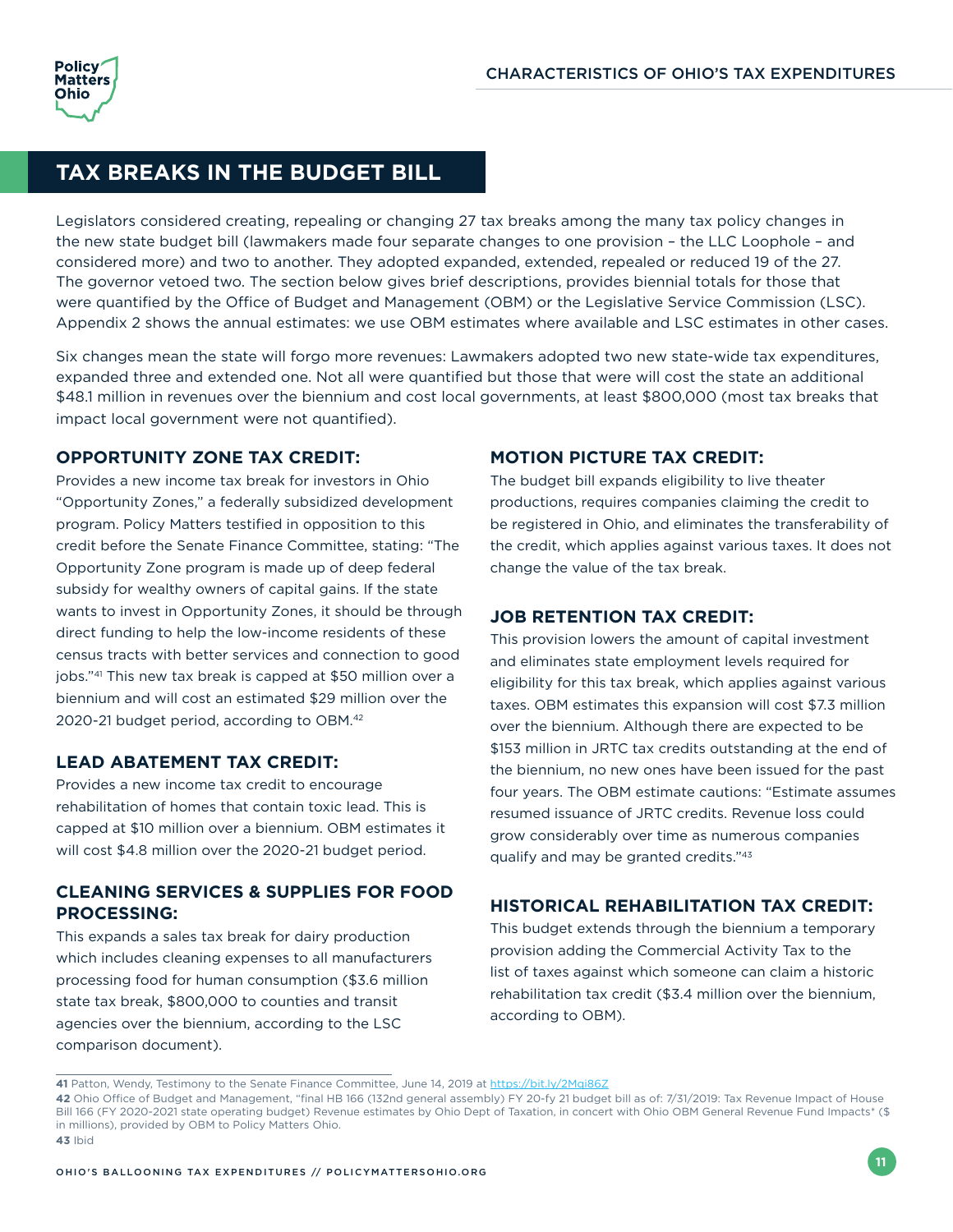

Three new tax breaks totaling \$56.9 million were proposed by either the Ohio House or the Senate during budget deliberations, but not enacted:

#### **EDUCATORS TAX CREDIT:**

\$250 personal income tax deduction for teachers' outof-pocket costs for supplies and training (\$1.1 million)

#### **TAX CREDIT FOR EMPLOYING PEOPLE WITH A PAST FELONY CONVICTION:**

A state counterpart to the federal Work Opportunity Tax Credit for someone employing an ex-felon (\$5.8 million over the biennium).

#### **MANUFACTURING SALES TAX EXEMPTION:**

Sales tax exemption for supplies and janitorial services for cleaning manufacturing facilities (\$50 million over the biennium).

**Six provisions affecting local property taxes were enacted, as described below. These do not affect the state budget and in many cases, neither OBM nor the LSC provided estimates of fiscal impact on local government. These include:**

- 1. Expansion of a property tax exemption of a Hamilton County convention center or arena.
- 2. Qualified energy project property tax exemption extended by two years, from Dec. 31, 2020 to Dec. 31, 2022.
- 3. Expansion of property tax exemption for arena and convention centers to less populous counties.
- 4. Expansion of a property tax exemption for fraternal and veterans' organizations.
- 5. Expansion of the term allowed for a tax increment financing agreement.
- 6. A property tax exemption for certain child care centers which serve a specified share of children supported by the state public childcare program.

Lawmakers repealed four tax breaks and reduced one – the business income deduction - in four different ways. As a result of the changes, state revenues forgone will be reduced by \$82.6 million over the biennium and school districts will bring in an estimated \$22 million more.

#### **CAMPAIGN CONTRIBUTION TAX BREAK:**

Taxpayers can no longer take a tax break for up to \$50 for campaign contributions; this will bring in \$6.1 million over the biennium.

#### **PASSTHROUGH INVESTOR IN FINANCIAL INSTITUTIONS:**

This tax break allowed owners of pass-through entities to claim a refundable income tax credit for their share of Financial Institutions Tax (FIT) paid (worth \$20 million, according to OBM).

#### **INVESTMENT BULLION AND COINS:**

This law exempted the sale of bullion and coins from sales tax. Over time this tax break has been repealed with scandal, re-enacted, vetoed, and re-re-enacted; This bill repeals it again (worth \$9.2 million over the biennium).

#### **MOTOR RACING TEAMS:**

This repealed measure exempted the sale of vehicles, parts, equipment and repair services to certain racing teams (less than \$1 million a year).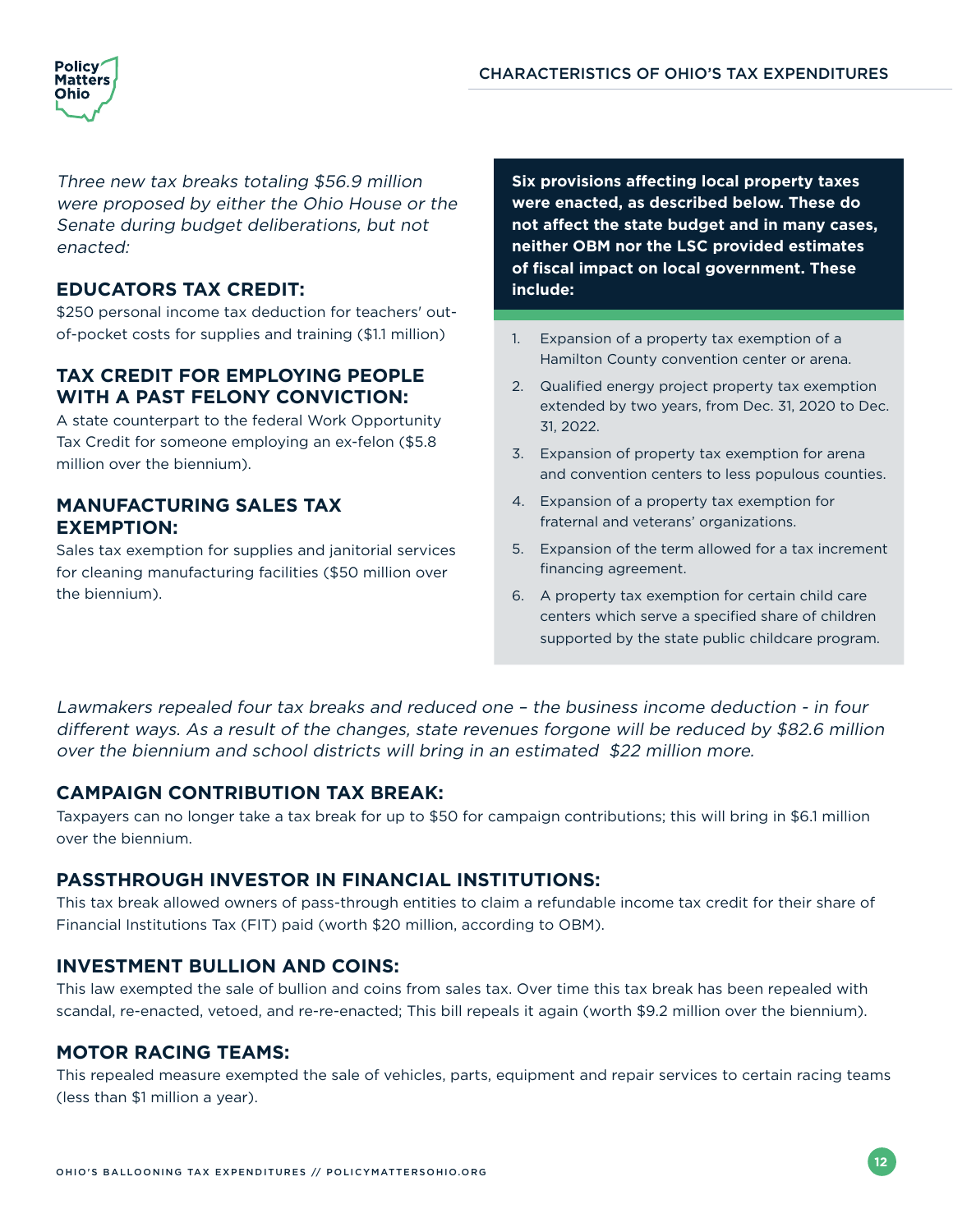

#### **BUSINESS INCOME DEDUCTION (LLC LOOPHOLE):**

Lawmakers considered substantial reform of the second largest tax break but made much more modest changes, reducing its fiscal impact on the state and schools:

- Homestead exemption: Ohio's homestead exemption caps property taxes for some low-income households. Those who reduce their taxable income through the business income deduction will no longer be allowed to exclude that income to qualify. Since the state reimburses localities for this exemption, this will save the state an estimated \$6.1 million starting in 2021.
- Means-tested exemptions and credits: As with the homestead exemption, business income must now be included in determining eligibility for certain credits. These include the personal exemption credit, dependent care credit, joint filer credit, senior citizen credit, lump sum distribution credit, retirement income credit, the lump sum retirement income credit and bracket of personal exemption. Estimated savings: \$16.5 million over the biennium.<sup>44</sup>
- Lawyers and Lobbyists: The budget bill excluded income from legal services and lobbying from qualifying for the business income deduction, with an estimated impact of \$25 million in 2021.
- School district income tax: Those who reduce their taxable income through the business income deduction must add it back in when calculating their school district income taxes. This will add an estimated \$22 million to school districts over the biennium. This is a benefit to local school districts, not to the state.

**Lawmakers considered but failed to repeal six tax breaks with an estimated value of \$1.1 billion over the biennium. This includes two further reductions to the business income deduction that were considered but not adopted.**

#### **FOUR TAX EXEMPTIONS RELATED TO AVIATION:**

Sales tax exemptions for aviation repair, maintenance services and repair; for sales of shares of fractionally owned aircraft; for sales of flight simulators; and for sales of property and services for maintenance and repair of fractionally owned aircraft: The House proposed to eliminate all these, but the Senate restored them and prevailed in conference committee (\$75 million).

#### **BUSINESS INCOME DEDUCTION:**

Lawmakers in the House proposed reducing the maximum deduction from \$250,000 to \$100,000 and eliminating the preferential top rate of 3% (instead of statewide rate of 4.8%) on income over and above the cap. The Senate didn't agree with lowering the cap but did agree with eliminating the preferential rate. However, neither proposal survived the Conference Committee and went through (\$1.0 billion).

#### **MOTION PICTURE TAX CREDIT:**

House members proposed eliminating this \$40 million annual tax break but the Senate rejected the proposal; the tax credit was retained.

The governor vetoed two tax breaks. One was a property tax deduction to reduce taxes on homes in Hunting Valley, capping the amount property owners would pay to Orange City Schools.<sup>45</sup> The other provision would have kept the taxable value of land divided for residential development at its pre-division value until construction begins.

**<sup>44</sup>** See Schiller, Zach, "Loopholes in a Loophole," Policy Matters Ohio, October 18, 2018 at <https://bit.ly/2HkZgCX>

**<sup>45</sup>** Tobias, Andrew J., "Gov. Mike DeWine blocks stealthy budget change that would have helped Hunting Valley, cost Orange schools, Cleveland.com, July 19, 2019 at<https://bit.ly/2Ngollr>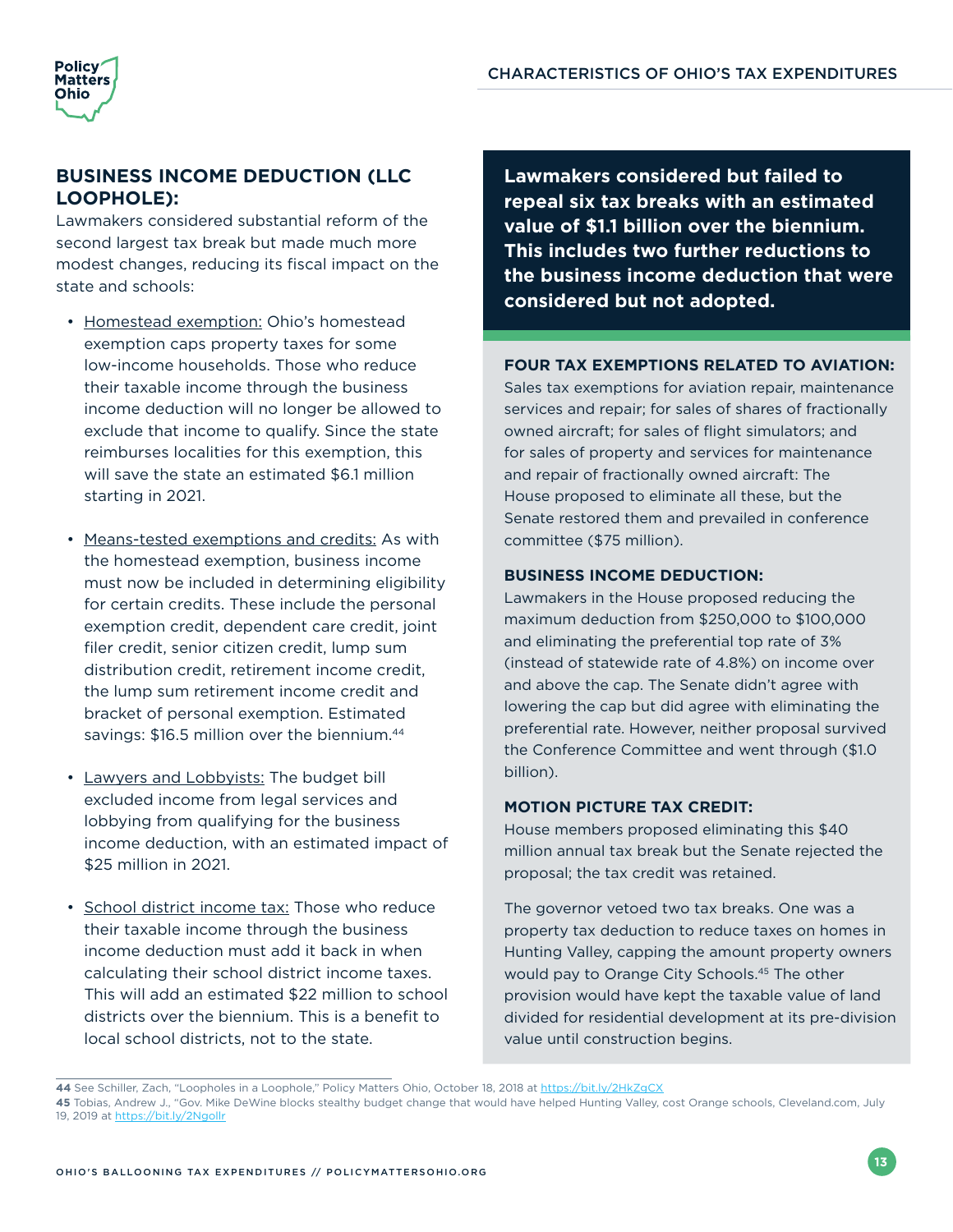### <span id="page-17-0"></span>**ECONOMIC DEVELOPMENT CREDITS**

Economic development tax credits are given over multiple years: The Job Creation Tax Credit, for example, offers 15-year terms. While the tax expenditure report shows projections for tax credit expenditures over the biennium, it does not quantify these long-term tax breaks. Governor John Kasich, in House Bill 49, the budget bill for 2018-19, said each budget bill must include an accounting of certain economic development tax credits outstanding at the end of each biennium. According to HB 166, the state will issue a total of \$440.5 million in tax credits in 2020 and 2021. At the end of 2021, the state will have more than \$1.2 billion in such tax credits outstanding. Table 4 shows the estimates provided in the budget bill.

Economic development tax credits should be monitored by the Tax Expenditure Review Committee to see if they are meeting their original purpose. The Job Retention Tax Credit, for example, was originally intended for the largest employers that anchored an entire supply chain. Lawmakers greatly loosened the break's eligibility requirements in the 2020-21 budget bill. They also eliminated the state employment requirements which connected the subsidy to the number of jobs.<sup>46</sup> This changes the nature of this tax credit.

Ohio policymakers should also review the recent agreement between the states of Missouri and Kansas to limit state incentives for companies relocating within the Kansas City area. Under a memorandum of understanding between the states' governors, incentives are to be limited to "net new jobs created for relocating companies."47 Governor Mike DeWine should initiate conversations with governors in neighboring states to see if we can duplicate this agreement to end unproductive raiding that does little to improve the overall economy.

| <b>Table 4</b>                                                                                                                                  |                   |         |                |             |                     |  |
|-------------------------------------------------------------------------------------------------------------------------------------------------|-------------------|---------|----------------|-------------|---------------------|--|
| Multi-year tax credits: Amount to be issued and claimed during 2020-21<br>budget, obligations outstanding at end of 2020-21 biennium (millions) |                   |         |                |             |                     |  |
|                                                                                                                                                 | <b>Authorized</b> |         | Issued/claimed | Outstanding |                     |  |
| Tax Credit                                                                                                                                      | FY 2020           | FY 2021 | FY 2020        | FY 2021     | 2020-21<br>biennium |  |
| Job Creation Tax Credit*                                                                                                                        | \$105.0           | \$105.0 | \$109.0        | \$105.0     | \$700.0             |  |
| Job Retention Tax Credit                                                                                                                        | \$0.0             | \$0.0   | \$44.8         | \$43.0      | \$153.2             |  |
| <b>Historic Preservation Tax Credit</b>                                                                                                         | \$60.0            | \$60.0  | \$65.0         | \$70.0      | \$175.0             |  |
| Motion Picture Tax                                                                                                                              | \$40.0            | \$40.0  | \$50.0         | \$45.0      | \$95.0              |  |
| New Markets Tax Credit                                                                                                                          | \$10.0            | \$10.0  | \$9.3          | \$9.7       | \$48.0              |  |
| R&D Loan Tax Credit                                                                                                                             | \$1.5             | \$1.5   | \$2.6          | \$2.1       | \$12.5              |  |
| InvestOhio Tax Credit                                                                                                                           | \$4.0             | \$3.5   | \$2.5          | \$2.0       | \$4.5               |  |
| <b>Ohio Rural Business</b>                                                                                                                      | \$0.0             | \$0.0   | \$0.0          | \$0.0       | \$45.0              |  |
| Total                                                                                                                                           | \$220.5           | \$220.0 | \$283.2        | \$276.8     | \$1,233.2           |  |

46 Prior to passage of the 2021 budget, ORC 122.171(2) defined an "eligible business" as one that: (1) employs at least 500 full-time employees or has an annual Ohio employee payroll of at least \$35 million; and (2) either operates at the project site primarily as a manufacturer and makes at least \$50 million in capital investments at the site during the required time period, or is primarily engaged at the site in providing significant corporate administrative functions and makes at least \$20 million in capital investments at the site during the required time period. According to the Legislative Service Commission comparison document for HB 166, changes allow manufacturers to qualify for the credit if they make a capital investment over three years equal to the lesser of \$50 million or 5% of the net book value of tangible personal property used at the project at the end of that three-year period and permit manufacturers to no longer meet minimum payroll or employment requirements, but allows the tax credit agreement to contain such requirements.

**<sup>47</sup>** Agreement between the state of Kansas and the state of Missouri for Promoting Economic Development in the Kansas City Region, Aug. 13. 2019. See also Hardy, Kevin, "'Sometimes common sense does prevail.' Missouri, Kansas celebrate end of border war," Kansas City Star, Aug. 13, 2019, at [https://www.](https://www.kansascity.com/news/business/article233725152.html) [kansascity.com/news/business/article233725152.html](https://www.kansascity.com/news/business/article233725152.html)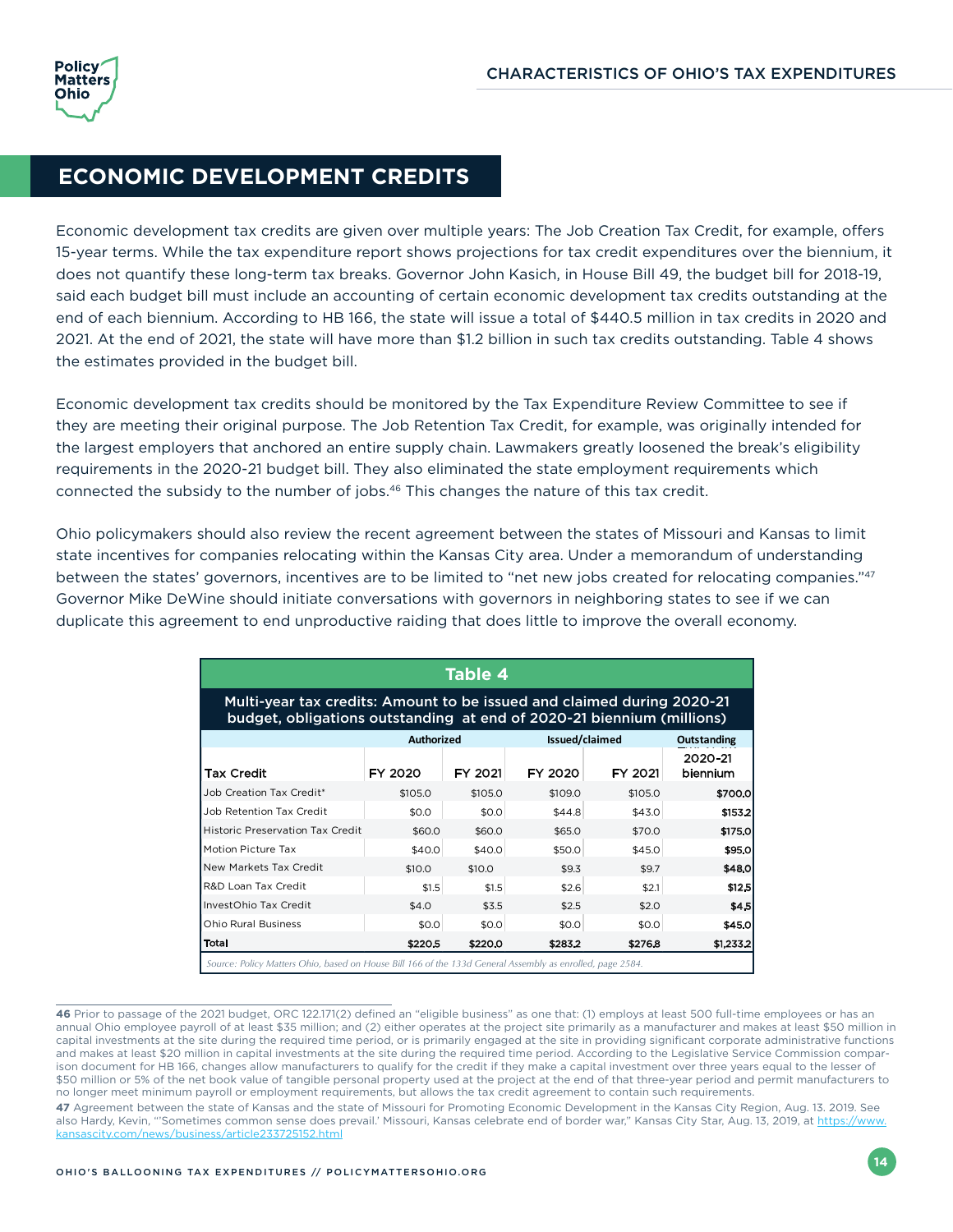## <span id="page-18-0"></span>**PENDING TAX BREAK LEGISLATION**

As this report goes to press, up to 24 more proposals for tax expenditures may be considered further by legislators (Appendix 3). That excludes two tax expenditure bills that were considered during the spring but were fully addressed in HB 166, the Job Retention Tax Credit and the Opportunity Zone tax credit. Others include:

- **• Two tax expenditure proposals** have similar bills moving in both chambers. One would help beginning farmers and could cost hundreds of millions a year. Another would expand the Ohio tax deduction to 529 savings in other state 529 savings plans.
- **• Two more** Senate Bills 39 and 95 have been passed by the Senate and referred to committee in the House; these are likely to move forward.
- **• Five tax expenditure bills** were addressed in the state budget or transportation budget although not all provisions legislators sought were included, so some aspects of these bills may continue to move. These include provisions for the educator tax credit, an increased cap in the motion picture tax credit; refundability for the earned income tax credit; permanent extension of qualified energy projects tax exemption, and the vetoed property tax exemption for subdivided but undeveloped residential land.
- **• Fifteen other tax expenditure bills** are pending in the House and Senate. Of those, 14 are House bills and one is a Senate bill.

Although the fiscal impact of most of these bills has not been quantified, the few that have would amount to possibly hundreds of million more dollars in state revenues foregone each year. Details are included in Appendix 3.

Senate Bill 95 poses particular risks. It is structured to allow Ohio to move swiftly and grant 30-year tax breaks for "Mega Deals," like the faltering Foxconn deal in Wisconsin. There, the state legislature approved a \$3 billion incentive package, but the factory never materialized on anything like that scale. A new report evaluates the changes that downsized the proposal from a mega deal to a big deal, and recommends renegotiating the state incentives.48 Senate Bill 95 would make such negotiation impossible by writing such provisions into law, allowing incentives that will take revenues from state and local governments for 30 years to move forward without legislative consideration or renegotiation rights.

**<sup>48</sup>** "In 2017, the State of Wisconsin agreed to provide Foxconn with almost \$3 billion in state incentives, for a flat screen manufacturing facility in Southeast Wisconsin. The originally planned facility was to involve a \$10 billion investment, and 13,000 jobs at reported average salary of \$53,875. Since then, the project has been significantly revised. The currently-planned Foxconn facility is reported to involve a \$2 billion investment, and 1,500 to 1,800 jobs. Still to be determined is exactly what incentives Wisconsin will provide for the revised facility. One possible option is to continue the original incentive offer, but scaled back to reflect the lower amount of jobs and investment." See Bartik, Timothy," Costs and Benefits of a Revised Foxconn Project," Upjohn Institute for Employment Research, July 31, 2019 at<https://bit.ly/2Kwyclw>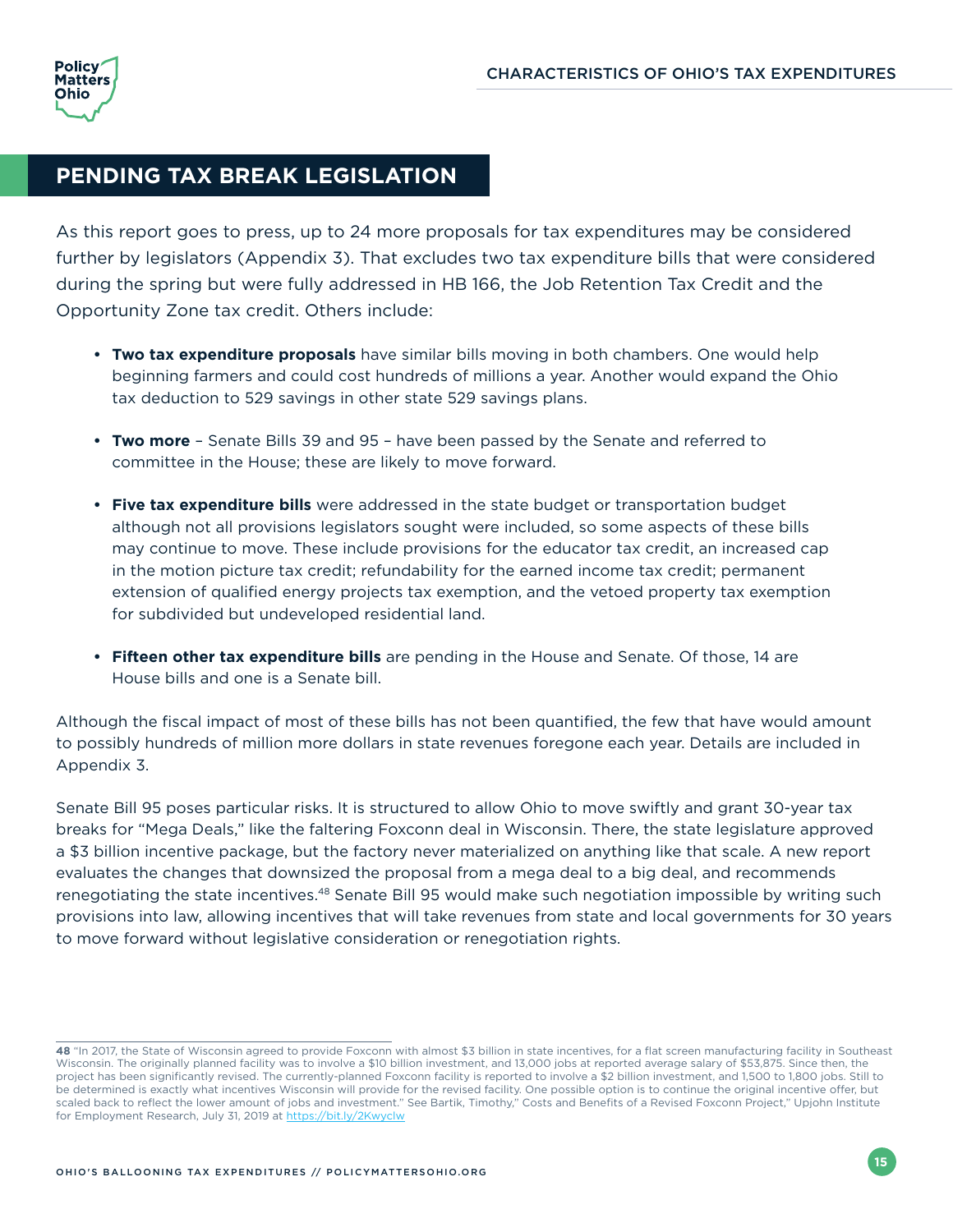<span id="page-19-0"></span>

## **SUMMARY & CONCLUSION**

Ohio's tax expenditures make up a huge use of state resources: by 2021 they will amount to nearly \$10 billion, 40% of state General Revenue Fund dollars in the main operating budget. They are growing at a rapid pace: 18% since 2012, adjusted for inflation. Tax expenditures continue to grow, with six new or expanded tax breaks enacted in the 2020-21 budget bill and others that may advance in the legislature. Many tax breaks are over 30 years old. While some are useful, some may no longer be needed. Some have grown and expanded far beyond their original purpose.

The people of Ohio deserve oversight of how lawmakers spend their resources, especially for risky propositions like the venture capital tax credit, which backed a public venture capital program that failed to live up to expectations and now costs the state \$14.8 million a year. Legislators slipped the \$45 million Rural Jobs Tax Credit into a corrections bill during conference committee. Lawmakers removed state employment requirements from the Job Retention Tax near the end of the 2020-21 budget deliberations. Those expenditures also deserves scrutiny.

Tax breaks lined up for consideration this fall pose further risk to state revenues. Senate Bill 95 would greatly expand state incentive programs for "megaproject" deals - like the faltering Foxconn deal in Wisconsin, which could cost that state billions and has yet to create jobs. Without careful and frequent reviews of tax expenditures, legislators can easily become bullish on economic development competitiveness. Lack of transparency obscures deals that go south, as in Wisconsin.

There is a clear need for careful and regular oversight of tax expenditures. The state needs to take the

Tax Expenditure Review Committee more seriously and staff it appropriately. Some tax breaks clearly need to be repealed or limited.49 Lawmakers should support House Bill 255, a proposal to expand the tax expenditure report, and oversight of the TERC to local property tax exemptions.

Many tax expenditures benefit special interests while depriving the state of revenue. Today Ohio's poorest pay nearly twice the share of their income in state and local taxes as the wealthiest, on average.<sup>50</sup> Closing tax breaks like the LLC Loophole would help clean up this upside-down state and local tax structure. This would also allow the state to pay for badly needed services. Governor DeWine pledged in his campaign to expand the state's child care assistance program to more low-wage working families, instead the legislature put hundreds of millions toward more income tax cuts. The state's K-12 funding formula has been unconstitutional for 20 years because schools rely too heavily on local property wealth, causing unequal education quality between rich and poor districts. We could afford to fix the system but tax breaks and tax cuts drain the state of the necessary resources. After 15 years of neglecting many public services, many of which have been flat funded or cut, boosting investment to appropriate levels seems like an impossible job.

It is not. Rigorous oversight of state tax expenditures is a mark of fiscal responsibility. The governor pointed out that it is time to invest. A responsible, fair and balanced state tax structure is crucial to making the investments in public services that form the civic platform of our daily lives: clean water, safe roads and bridges, good schools, affordable public colleges and universities, safe and clean parks and beaches, and more.

**<sup>49</sup>** Patton, Wendy and Zach Schiller, "Tax Breaks to Tighten, Trim or Trash," Policy Matters Ohio, March 27, 2019, at [https://www.policymattersohio.org/](https://www.policymattersohio.org/research-policy/quality-ohio/revenue-budget/tax-policy/tax-breaks-) [research-policy/quality-ohio/revenue-budget/tax-policy/tax-breaks-to-tighten-trim-or-trash](https://www.policymattersohio.org/research-policy/quality-ohio/revenue-budget/tax-policy/tax-breaks-) **50**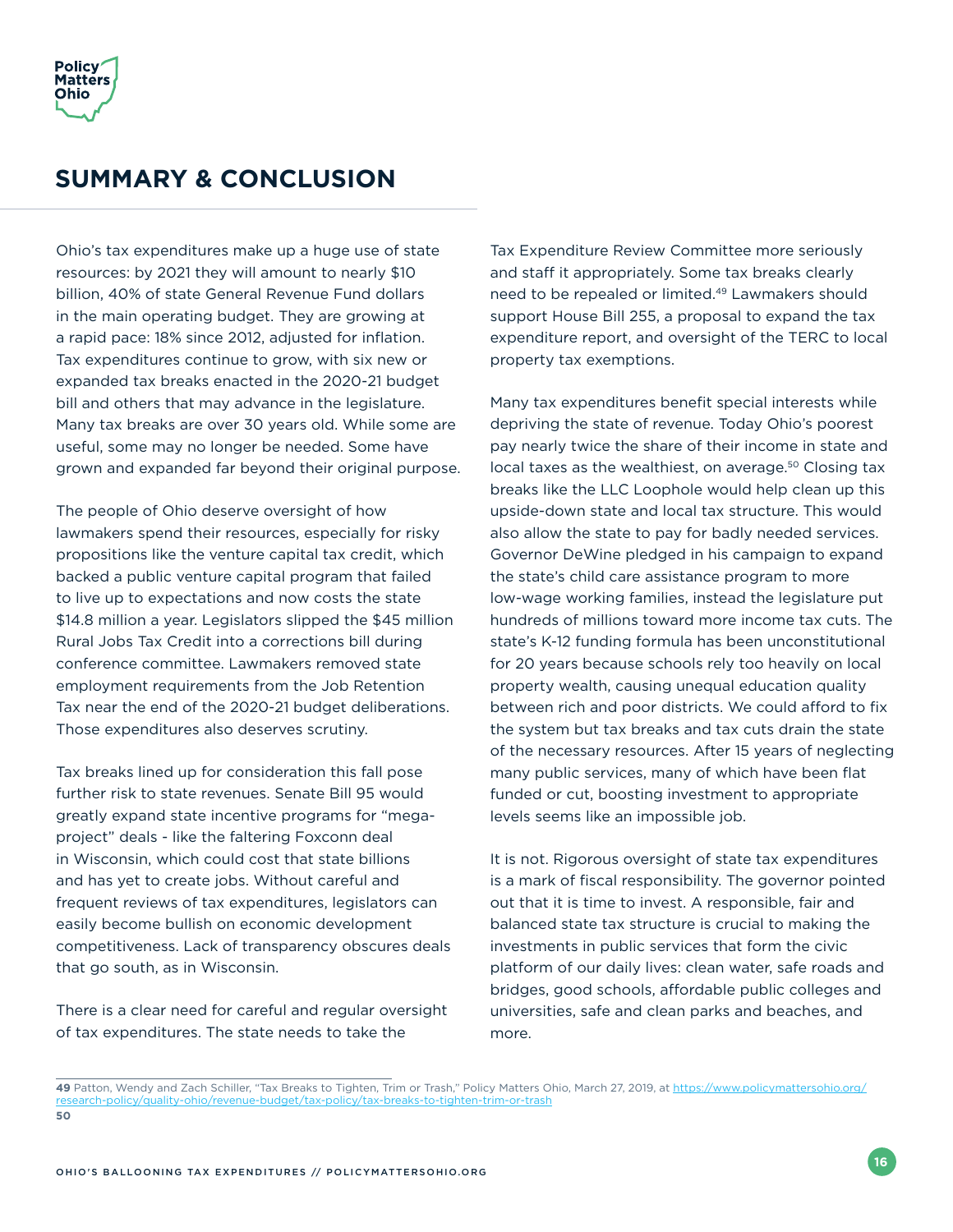<span id="page-20-0"></span>

## **APPENDICES**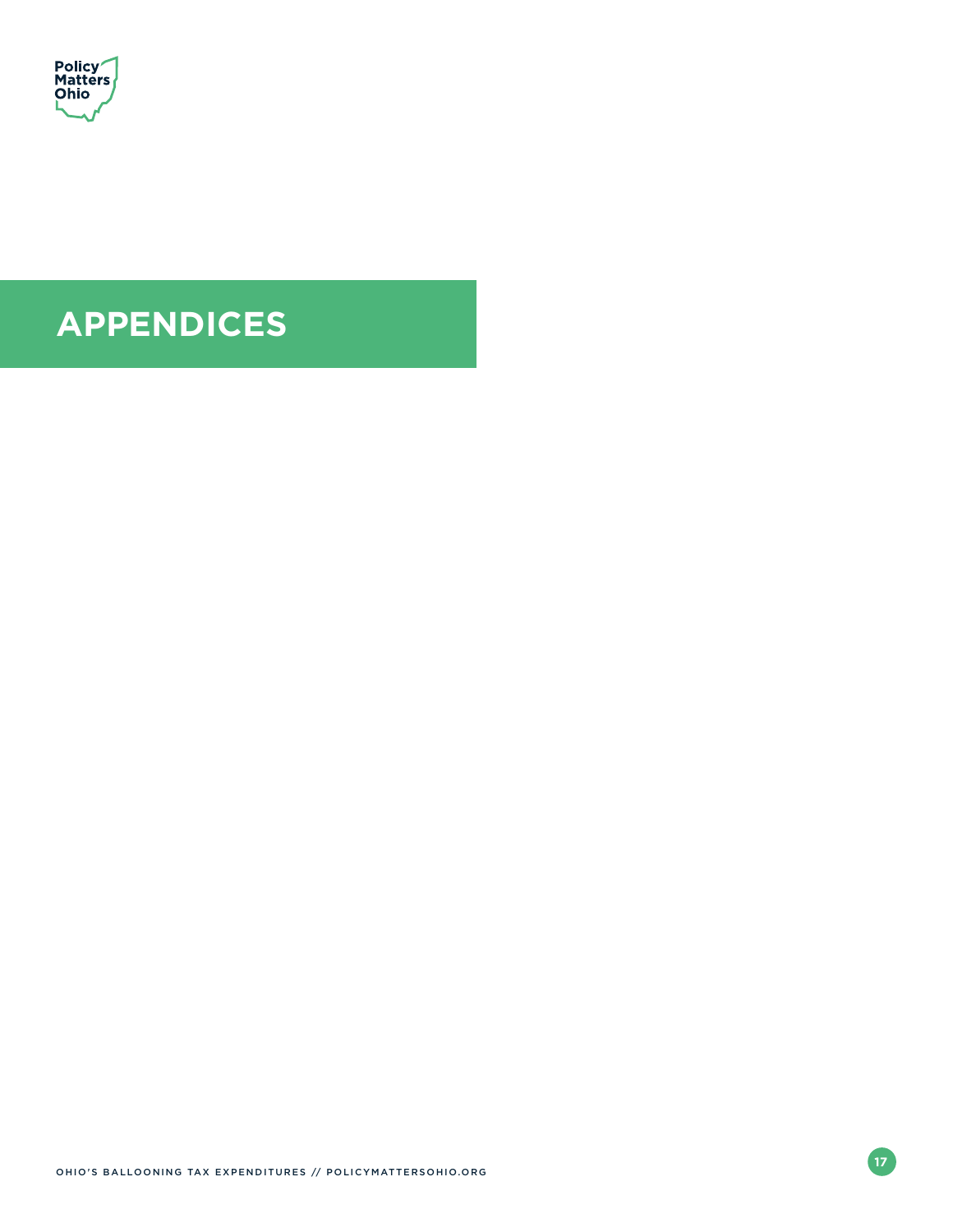

## **APPENDIX 1: TAX EXPENDITURES DEFINED**

Tax expenditures – also known as tax breaks or loopholes – lower tax liability for a person, business or other entity. The tax department's estimates reflect the financial benefit provided to recipients, adjusted to reflect the General Revenue Fund's share of the tax expenditure. Ohio's tax expenditures will total \$9.1 billion in 2020 and \$9.4 billion in 2021, not including new tax breaks passed in the 2020-21 budget, after the tax expenditure report was issued.

There are differences between reporting on a "revenue forgone" basis and on a "revenue gain from repeal" basis. Ohio's Tax Expenditure report uses a revenue forgone estimate.

- **• "Revenue forgone"** estimates reflect the aggregate value of financial benefit provided to people or organizations using the tax expenditure, with an associated reduction in state GRF tax revenues. Some industries get overlapping tax benefits (a company that benefits from the manufacturing products sales tax exemption may also enjoy the sales tax break on packaging). Adjustments are made for such overlaps.
- **• "Revenue gain from repeal"** reflects a number of adjustments, including cash flow lag consequences associated with an assumed tax expenditure repeal effective date; potential taxpayer behavioral responses to repeal; anticipated economic response to increased tax revenues resulting from repeal. Estimates of taxpayer non-compliance and impact of "overlapping" tax expenditures are factored into the estimates.

Ohio's tax department uses "revenue forgone" in their estimates but the memos on estimates sometimes reflect include assumptions in addition to overlap. For example, on page 5 of the tax expenditure report, the taxation department states that it only adjusts estimates when more than one tax expenditure is available to a taxpayer for the same item or activity. Yet the department significantly reduced the amount shown for the qualifying distribution center exemption based on its assumption that companies "could shift as much as 70% of their distribution center activity if the QDC exclusion were not available to their suppliers."<sup>51</sup>

Tax expenditures may be exemptions, deductions, or credits that reduce the taxes a taxpayer – be it a company or a person – owes.

- **• A tax exemption** allows a taxpayer to not pay a certain tax. For example, purchases of notfor-profit organizations and churches are exempt from sales tax as are many items businesses purchase for use in production.
- **• A tax deduction** is an expense that is subtracted from total income when calculating taxable income.
- **• A tax credit** is the direct dollar-for-dollar reduction of tax liability. For example, the job creation tax credit reduces a company's commercial activity tax. The earned income tax credit reduces the individual income tax. If the tax credit is refundable, individuals or companies can receive its full amount whether or not they have any tax to offset.

**<sup>51</sup>** Op. cit. Feb. 23, 2018, memo to Siegfried and Massie.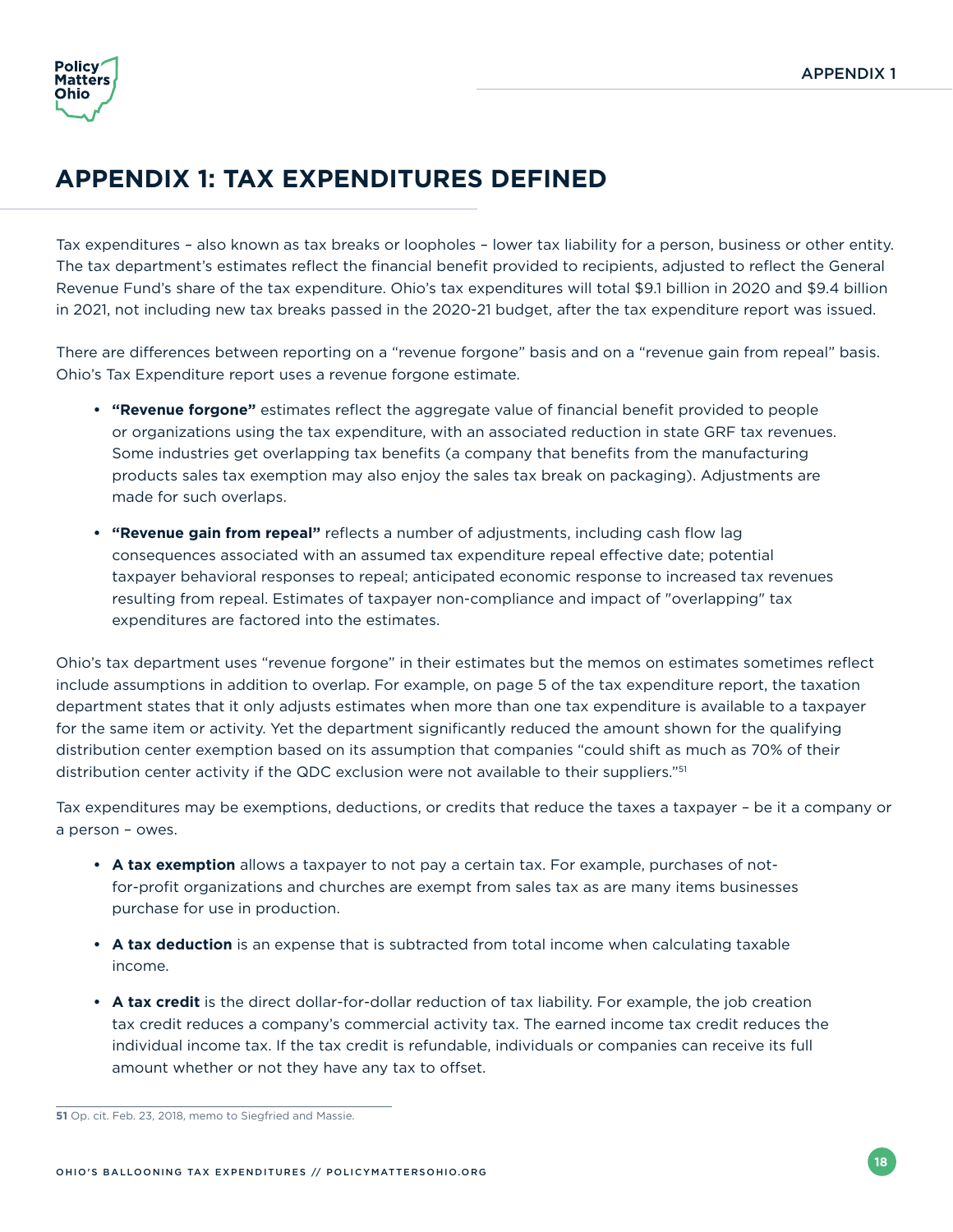

For an item to be in the tax expenditure report, it must meet all four criteria below:

- **• It reduces or could reduce one of the taxes that support the state's General Revenue Fund (GRF)** of Ohio's main operating budget. Local taxes, or those that do not fund the GRF (like the motor vehicle fuel tax, horse racing tax and the severance tax) are not included in the tax expenditure report.
- **• It would have been part of the defined tax base.** To be a tax expenditure, a provision must exempt from taxation a person or activity that otherwise would have been part of the tax base. The sales tax, for instance, covers tangible goods. Only specifically enumerated services are covered. Many others, such as hospital services, are not a part of the defined tax base and are not included as tax expenditures in the report.
- **• It is not subject to an alternative tax.** People or activities subject to alternative taxes are not considered tax expenditures in the report. For example, insurance companies are excluded from the commercial activity tax under the Ohio Revised Code, but this is not considered a tax expenditure because insurance companies are taxed under insurance premium taxes.
- **• It is subject to change by state legislative action.** The item must be an exemption, deduction or credit in the Ohio Revised Code. Anything that can be changed purely by a state constitutional amendment, a federal law change, or a federal constitutional amendment is not considered a tax expenditure in the report. Thus, the state constitution's prohibition on charging sales tax for food consumed off the premises is not included in the report.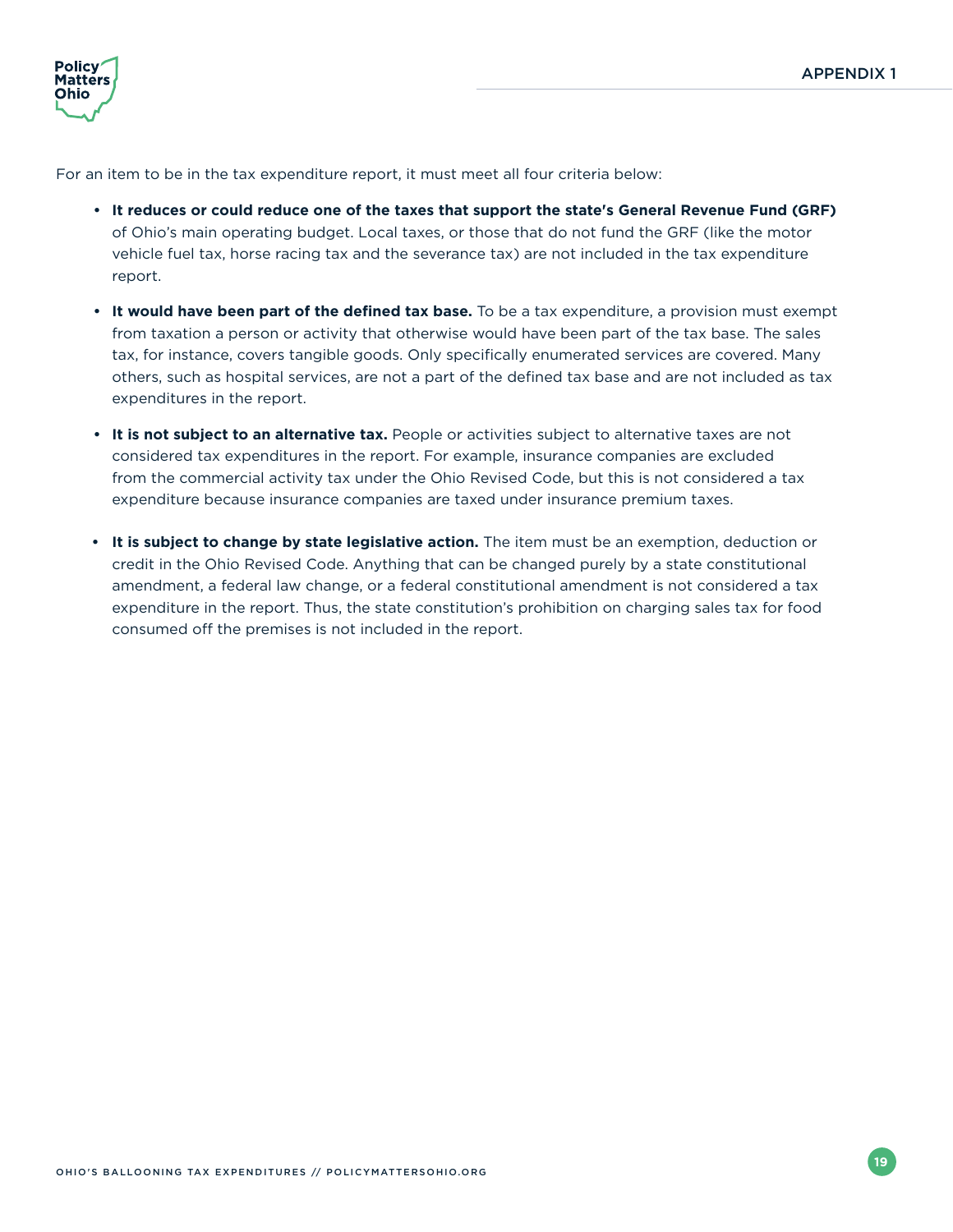

## **APPENDIX 2: TAX BREAKS IN THE BUDGET BILL**

| <b>Table Appendix 1</b>                                                                                    |               |               |                      |  |  |  |  |
|------------------------------------------------------------------------------------------------------------|---------------|---------------|----------------------|--|--|--|--|
| Tax expenditure actions taken in the 2020-21 budget bill<br>(Millions of dollars, General Revenue Fund)    |               |               |                      |  |  |  |  |
| Tax expenditure item/status                                                                                | <b>FY2020</b> | <b>FY2021</b> | Tax                  |  |  |  |  |
| New and expanded                                                                                           |               |               |                      |  |  |  |  |
| $1$ Lead abatement tax credit                                                                              | \$0.0         | \$4.8         | Income               |  |  |  |  |
| 2 Opportunity Zone tax credit                                                                              | \$0.0         | \$29.0        | Income               |  |  |  |  |
| 3 Child care center property tax exemption                                                                 | n/a           | n/a           | Property             |  |  |  |  |
| Expansion of exemption for cleaning services & supplies for<br>4 dairy (extended to all food equipment)    | \$1.4         | \$2.2         | Sales                |  |  |  |  |
| 5 Motion picture tax credit                                                                                | n/a           | n/a           | Various              |  |  |  |  |
| 6 Job Retention Tax Credit                                                                                 | \$1.5         | \$5.8         | Various              |  |  |  |  |
| Historical rehabilitation tax credit (extension of time under<br>7 which it can apply to CAT)              | \$1.7         | \$1.7         | CAT <sup>*</sup>     |  |  |  |  |
| Expansion for Hamilton County convention center or arena<br>8 exemption                                    | n/a           | n/a           | Property**           |  |  |  |  |
| Expansion of arena, convention center exemption for smaller<br>9 counties                                  | n/a           | n/a           | Property             |  |  |  |  |
| Expansion of exemption for fraternal and veterans'<br>10 organizations                                     | n/a           | n/a           | Property             |  |  |  |  |
| 11 Extension of term for tax increment financing                                                           | n/a           | n/a           | Property             |  |  |  |  |
| Extension of application deadline for qualified energy projects<br>12 exemption                            | n/a           | n/a           | Property             |  |  |  |  |
| Considered for enactment but not enacted                                                                   |               |               |                      |  |  |  |  |
| 1 Educator expenses deduction                                                                              | \$0.0         | \$1.1         | Income               |  |  |  |  |
| 2 Work Opportunity Tax Credit                                                                              | \$2.9         | \$2.9         | Income               |  |  |  |  |
| 3 Cleaning supplies & services for manufactors                                                             | \$21.3        | \$28.7        | Sales                |  |  |  |  |
| Repealed or reduced                                                                                        |               |               |                      |  |  |  |  |
| 1 Campaign contribution tax credit                                                                         | \$2.9         | \$3.2         | Income               |  |  |  |  |
| 2 Pass-through entity investor share of FIT*** Tax credit:                                                 | \$10.0        | \$10.0        | $FIT***$             |  |  |  |  |
| 3 Investment bullion and coin exemption                                                                    | \$3.6         | \$5.6         | Sales                |  |  |  |  |
| 4 Sale of qualified property to qualified motor racing teams:                                              | minimal       | minimal       | Sales                |  |  |  |  |
| 5a Business income deduction eliminated lawyers and lobbyists                                              | \$0.0         | \$25.0        | Income               |  |  |  |  |
| Business income deduction eliminated for homestead<br>5b exemptions and other means-tested exemptions(1)   | \$0.0         | \$6.1         | Various              |  |  |  |  |
| Business Income Deduction eliminated for means-tested<br>5c exemptions and credits in the state income tax | \$8.2         | \$8.0         |                      |  |  |  |  |
| Business income deduction eliminated for school income taxes<br>5d exemptions (1)                          | \$11.0        | \$11.0        | School<br>income tax |  |  |  |  |
| Considered for repeal or reduction but not acted on                                                        |               |               |                      |  |  |  |  |
| The exemption for aviation repair and<br>1 maintenance services and parts                                  | \$21.6        | \$22.7        | Sales                |  |  |  |  |
| Exemption for sales of property & services for maintenance &<br>2 repair of fractionally-owned aircraft    | minimal       | minimal       | <b>Sales</b>         |  |  |  |  |
| 3 Sales of shares of fractionally owned aircraft                                                           | \$13.8        | \$13.6        | Sales                |  |  |  |  |
| 4 Sales of flight simulators                                                                               | \$1.6         | \$1.6         | Sales                |  |  |  |  |
| Business income deduction cut in half, preferential top rate<br>5 repealed                                 | \$528.0       | \$528.0       | Income               |  |  |  |  |
| 6 Motion Picture Tax Credit                                                                                | \$40.0        | \$40.0        | Various              |  |  |  |  |
| Vetoed items                                                                                               | \$0.0         | \$0.0         |                      |  |  |  |  |
| 1 Hunting Valley property tax carve-out                                                                    | n/a           | n/a           | Property             |  |  |  |  |
| 2 Exemption of unused property subdivided for residential                                                  | n/a           | n/a           | Property             |  |  |  |  |
|                                                                                                            |               |               |                      |  |  |  |  |

*Sources: Policy Matters Ohio, based on Ohio Office of Budget and Management, "Final HB 166 (132nd General Assembly) FY 20-FY 21*  budget bill as of: 7/31/2019; also, where OBM estimates were not available, Ohio Legislative Service Commission comparison document<br>for House Bill 166 as enrolled and Ohio Department of Taxation 2020-21 Tax Expenditure Rep *or less in the Ohio Tax Expenditure Report. Numbers in red indicate the state will, or would, forego revenues. Figures in black indicate the state would gain forgone revenue.*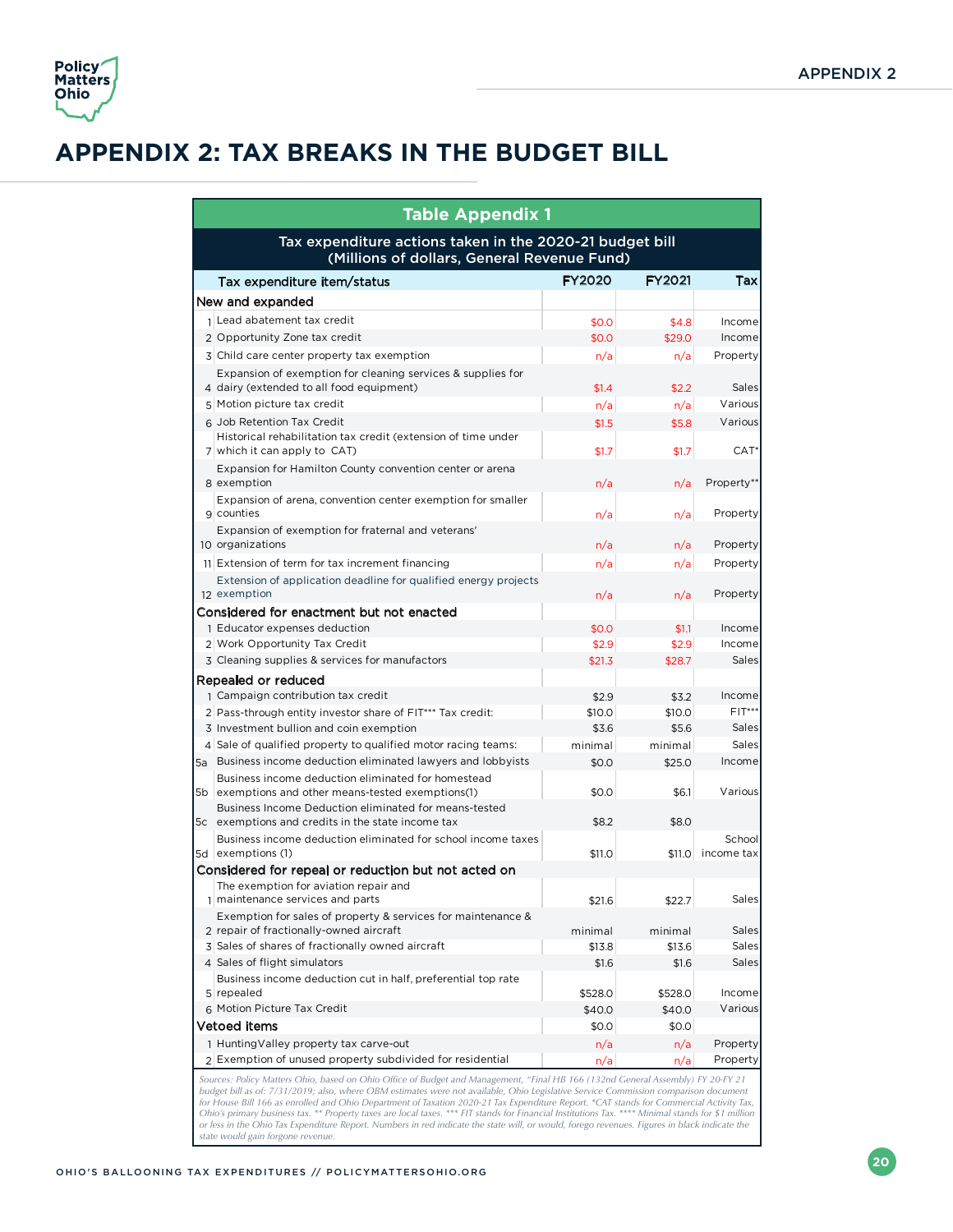

## **APPENDIX 3: TAX BREAKS UNDER CONSIDERATION**

#### **TAX EXPENDITURES WITH SIMILAR LEGISLATION MOVING IN BOTH CHAMBERS**

- 1. Tax expenditures for agricultural purposes
	- a. House Bill 183: Gives income tax credits to beginning farmers participating in a financial management program and businesses that sell or rent agricultural land, livestock, facilities, or equipment to beginning farmers. This bill has received three hearings in the House Agriculture and Rural Development Committee. The LSC analysis stated revenue forgone as a result of this proposal could be in the hundreds of millions of dollars.52
	- b. Senate Bill 159: This is a companion bill to HB 183. It has been introduced in the Senate and referred to Senate Ways and Means.

#### 2. Tax expenditures for 529 educational savings accounts

- a. House Bill 193: This bill expands the income tax deduction for contributions to 529 education plans to include contributions to 529 plans established by other states. It was introduced in the House and referred to the House Ways and Means Committee.
- b. Senate Bill 125: This is a companion bill to HB 193, described above. It has been introduced in the Senate and referred to the Senate Ways and Means committee.

#### **TAX EXPENDITURES PASSED BY ONE CHAMBER AND REFERRED TO COMMITTEE IN THE OTHER CHAMBER**

- 1. Senate Bill 39: Creates an insurance premiums tax credit for capital contributions to certain development projects.<sup>53</sup> This was passed in the Senate and referred to the House, where it will be heard in the Economic Development and Workforce Committee. There is no cap on the money the state may be required to provide for eligible projects. Each eligible project may be awarded up to \$5 million.<sup>54</sup>
- 2. Senate Bill 95: Would provide greatly enlarged tax incentives with lengthened terms to certain large-scale development projects that meet investment or payroll thresholds. Before a business may qualify for any of these enhanced incentives, it must either operate a "megaproject" or sell tangible personal property to one.<sup>55</sup> The LSC said that the revenue loss was indeterminate.<sup>56</sup> The bill passed the Senate and was referred to House Ways and Means committee.

**<sup>52</sup>** Cummins, Philip A., Ohio Legislative Service Commission, Fiscal Note and Local Impact Statement, as introduced, at [https://www.legislature.ohio.gov/](https://www.legislature.ohio.gov/download?key=11683&format=pdf) [download?key=11683&format=pdf](https://www.legislature.ohio.gov/download?key=11683&format=pdf)

<sup>53</sup> Schiller, Zach and Patton, Wendy, Testimony on Senate Bill 39 before the Senate Finance Committee, May 21, 2019 at <https://bit.ly/2KJBim1>

<sup>54</sup> Patton, Wendy and Schiller, Zach, Testimony on Senate Bill 95 before the Senate Ways and Means Committee, May 21, 2019 at <https://bit.ly/33PZElV> **55** Cummins, Philip A, Ohio Legislative Service Commission, Fiscal Note and Local Impact Statement, as passed by the Senate, at [https://www.legislature.](https://www.legislature.ohio.gov/download?key=12073&format=pdf) [ohio.gov/download?key=12073&format=pdf](https://www.legislature.ohio.gov/download?key=12073&format=pdf)

**<sup>56</sup>** Cummins, Philip A., Ohio Legislative Service Commission, Fiscal Note & Local Impact Statement, SB 95, As Passed by the Senate, at [https://www.legisla](https://www.legislature.ohio.gov/download?key=12073&format=pdf)[ture.ohio.gov/download?key=12073&format=pdf](https://www.legislature.ohio.gov/download?key=12073&format=pdf)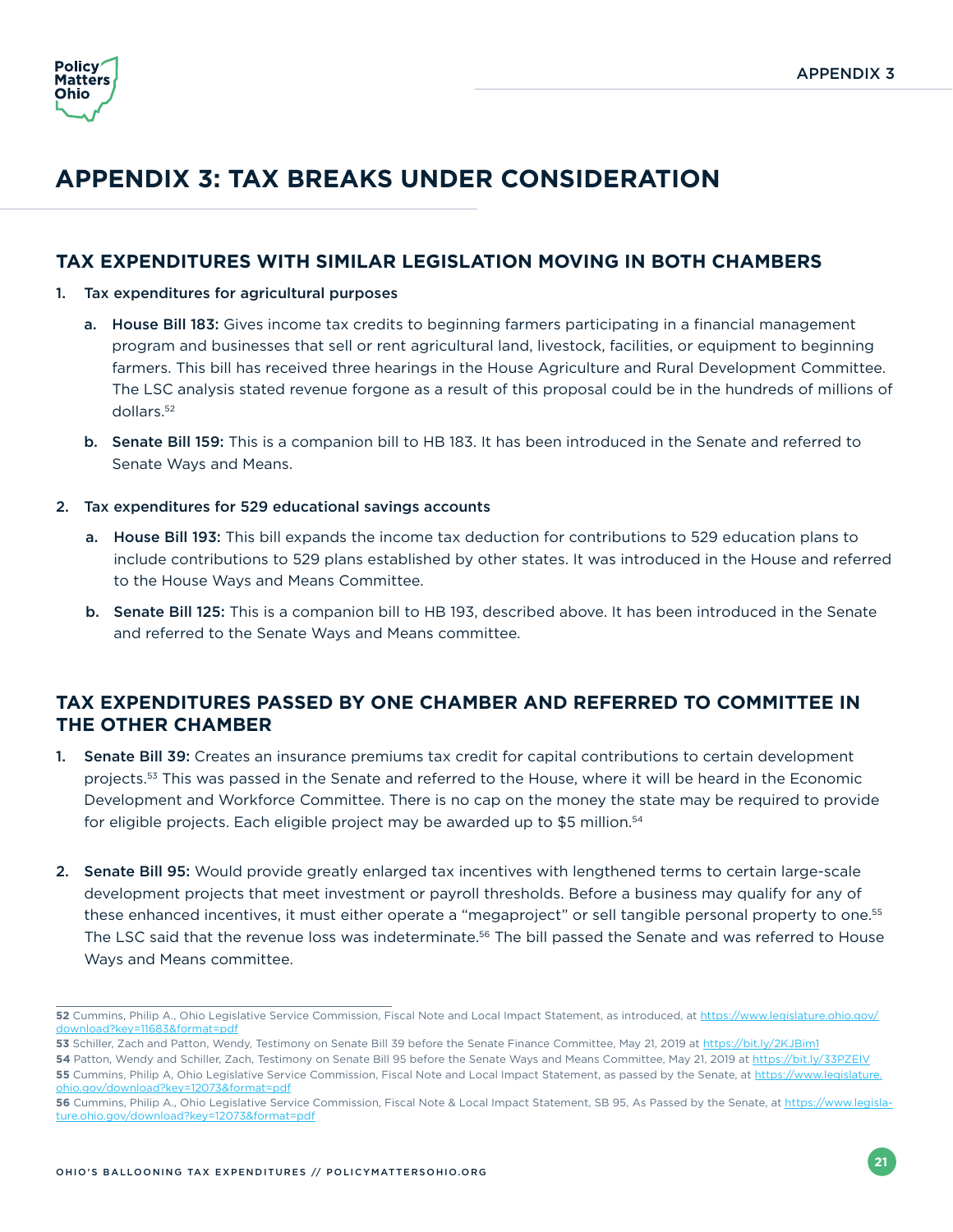

#### **TAX EXPENDITURE BILLS WITHOUT COMPANION LEGISLATION IN THE OTHER CHAMBER**

- 1. House Bill 19: Creates a sales tax exemption for feminine hygiene products such as tampons or pads. This bill has received four hearings in the House Ways and Means Committee. LSC estimates the state would forgo revenues of between \$3 and \$4 million a year; local governments and public libraries about \$100,00 through the Local Government Fund (LGF) and the Public Library Fund (PLF) and counties and transit agencies that levy a sales tax, up to \$1 million a year.<sup>57</sup>
- 2. House Bill 57: Creates a sales tax exemption for certain heat sources. This proposal was introduced in the House and referred to the House Ways and Means Committee.
- 3. House Bill 109: Authorizes local governments to grant a property tax exemption for land used for commercial maple sap extraction. Introduced in the House and referred to the House Ways & Means Committee.
- 4. House Bill 134: Creates a three-day sales tax "holiday" in March on residential Energy Star products. Introduced in the House and referred to the House Ways & Means committee.
- 5. House Bill 135: Lifts the cap on the sales tax exemptions allowed under the school sales tax holiday, expanding items that can be exempted. This bill had one hearing in the House Ways and Means committee.
- 6. House Bill 143: Grant income tax credits to those serving as volunteer peace officers, firefighters, and emergency medical technicians (EMT). This bill has had two hearings in the House Ways and Means committee. The state would forgo an estimated \$64 million in 2020, which would grow to \$100 million a year over 10 years. The LGF and PLF would each forgo \$1.1 million in 2020.58
- 7. House Bill 175: Expands the manufacturing sales tax exemption to cover things used primarily to move completed manufactured products or general merchandise, and includes trucks, commercial vehicles and tractors, and motor vehicles. This proposal was introduced in the House and referred to the House Ways and Means Committee.
- 8. House Bill 196: Creates a sales tax exemption for memberships to a gym or other recreational facility that is operated by a nonprofit 501(c)(3); introduced in the House and referred to the House Ways and Means Committee.
- 9. House Bill 206: Increases the refundable income tax credit for family adoptions; introduced in the House and referred to the House Ways and Means Committee.
- 10. House Bill 222: Gives an income tax credit for expenses in training a commercial vehicle operator; introduced in house and referred to House Ways and Means Committee.
- 11. House Bill 228: Gives an income tax credit for law enforcement officials purchasing safety or protective equipment to be used during enforcement activities; introduced in the House and referred to the House Ways and Means committee.

**<sup>57</sup>** Ridzwan, Ruhaiza, Ohio Legislative Service Commission, Fiscal Note and Local Impact Statement, as introduced, at [https://www.legislature.ohio.gov/](https://www.legislature.ohio.gov/download?key=11337&format=pdf) [download?key=11337&format=pdf](https://www.legislature.ohio.gov/download?key=11337&format=pdf)

**<sup>58</sup>** Ridzwan, Ruhaiza, Ohio Legislative Service Commission, Fiscal Note and Local Impact Statement, as introduced, at [https://www.legislature.ohio.gov/](https://www.legislature.ohio.gov/download?key=11626&format=pdf) [download?key=11626&format=pdf](https://www.legislature.ohio.gov/download?key=11626&format=pdf)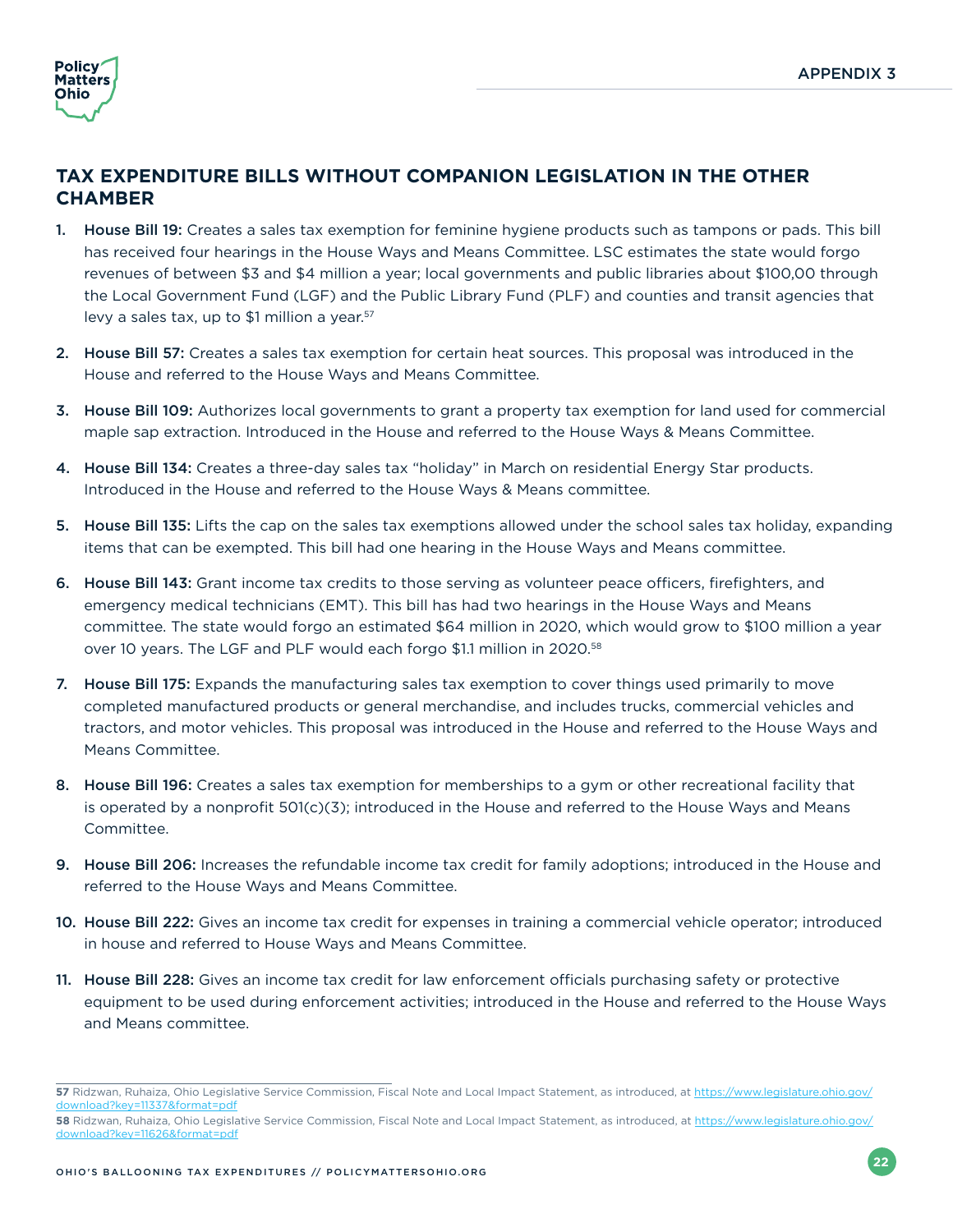

- 12. House Bill 297: Gives a refundable income tax credit for donations to a 'qualified pregnancy resource center;'59 introduced in the House and referred to the House Ways and Means Committee.
- 13. Senate Bill 109: Authorizes a nonrefundable income tax credit equal to 10% of student loan repayments by an individual who received a Workforce Scholarship and is employed in an in-demand job in Ohio. These credits may be taken against various taxes. There is no fiscal note. The bill has been heard once in Senate Finance.
- 14. House Bill 60: Creates a sales tax exemption for infant and toddler diapers. This bill had three hearings in the House Ways and Means committee. State revenues forgone in 2020 would be \$19 million; the Local Government Fund and the Public Library Fund would forgo \$300,000 each, and counties and transit agencies that levy a sales tax would forgo \$4.7 million a year, with each estimate increasing by a projected 1% each year thereafter.60
- 15. Senate Bill 113: Creates a sales tax exemption for incontinence products such as washable or disposable diapers, pull-ups, underpads, or liners for Medicaid recipients; referred to Senate Ways and Means. This is similar to HB 60, but the items specified are not limited to products for infants, are restricted to Medicaid enrollees and require a prescription. It has been referred to Senate Ways and Means committee.

#### **TAX EXPENDITURE PROPOSALS ADDRESSED IN STATE BUDGET BILLS; MAY OR MAY NOT CONTINUE TO ADVANCE IN THE LEGISLATURE**

- 1. House Bill 114: Removes the income cap for the earned income tax credit (EITC) and makes it refundable. This bill was introduced and referred to the House Ways and Means committee. The cap on the EITC was subsequently removed in HB 62, the state transportation budget bill for 2020-21. Whether legislators continue to advance this to address refundability remains to be seen.
- 2. House Bill 245: Removes the deadline for owners or lessee to apply for a property tax exemption for a qualified energy project. This bill was introduced in the House and referred to the Energy and Natural Resources Committee. HB 166, the budget bill for 2020-21, extended the deadline by two years, to 2022. Whether the legislature takes it up again for a permanent extension, as proposed in HB 245, remains to be seen.
- 3. House Bill 149: Exempts from property tax a portion of the value of land subdivided for residential development measured from when the land is subdivided until construction begins or the land is sold, up to eight years. This bill had two hearings in the Economic Development and Workforce committee. The LSC provided no firm estimates but stated the fiscal impact on local governments could be in the low millions.<sup>61</sup> The provision was considered and included in HB 166 but vetoed by the governor. Whether it will continue to advance in the legislature remains to be seen.

<sup>59</sup> A qualified pregnancy resource center offers services to assist "pregnant women in carrying their pregnancies to term." Legislative text as introduced at <https://www.legislature.ohio.gov/legislation/legislation-documents?id=GA133-HB-297>

**<sup>60</sup>** Makela, Eric, Ohio Legislative Service Commission, Fiscal Note and Local Impact Statement, In House Ways and Means, at [https://www.legislature.ohio.](https://www.legislature.ohio.gov/download?key=11345&format=pdf) [gov/download?key=11345&format=pdf](https://www.legislature.ohio.gov/download?key=11345&format=pdf)

**<sup>61</sup>** Cummins, Philip A., Ohio Legislative Service Commission, Fiscal Note & Local Impact Statement, SB 95, As Passed by the Senate, at [https://www.legisla](https://www.legislature.ohio.gov/download?key=11567&format=pdf)[ture.ohio.gov/download?key=11567&format=pdf](https://www.legislature.ohio.gov/download?key=11567&format=pdf)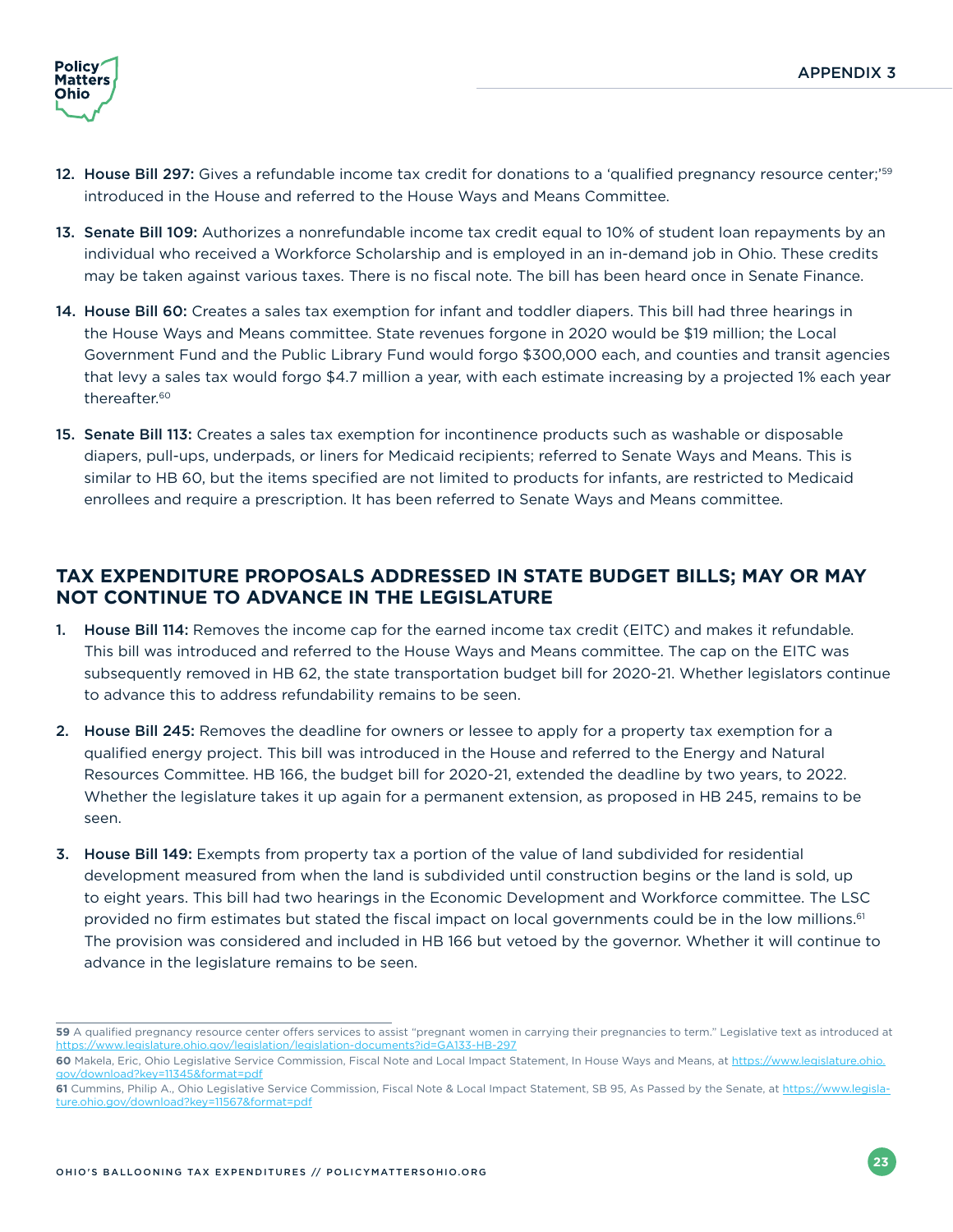

#### 4. Tax expenditures for educator out-of-pocket expenses

- a. House Bill 121: Creates a nonrefundable tax credit for the purchase of instructional materials by a K-12 educator. This bill was referred to the Ways and Means committee and hearings held; a similar measure – for a tax deduction, not a credit – was included in the Senate's budget bill but was not included in the final budget for 2020-21.
- b. Senate Bill 26: Permits a state income tax deduction for teachers' out-of-pocket expenses for professional development and classroom supplies. This is a companion bill to HB 121. The Senate included a similar measure in its version of the 2020-21 budget bill but did not make it into the final bill signed by the governor. It is not clear if these bills will continue to advance.

#### 5. Tax expenditure for the Motion Picture Tax Credit

- a. House Bill 162: Increases the maximum amount of motion picture tax credits that may be awarded from \$40 million per fiscal year to \$100 million per fiscal biennium. The bill specifies that not more than \$50 million in tax credits may be awarded in the first year of a fiscal biennium.<sup>62</sup> The motion picture tax credit was addressed in HB 166, with provisions from SB 37 adopted, but there was no increase in amount (in fact, the House voted to scrap the entire credit). Whether this component of the legislation advances remains to be seen.
- **b.** Senate Bill 37: Expands the eligibility for the motion picture tax credit and revises the credit.<sup>63</sup> This bill was considered at the same time as HB 162 but did not include an increase in total amount. Programmatic changes in this bill were adopted in HB 166.

#### **TAX PROPOSALS ADDRESSED IN THE STATE BUDGET BILL THAT WILL NOT CONTINUE IN THE LEGISLATURE**

- 1. Senate Bill 8: Gives an income tax credit for investment in an Ohio Opportunity Zone. Passed in the Senate and given two hearings in the House. Provisions were enacted in HB 166, the budget bill for 2020-21.<sup>64</sup> The same provisions of SB 8 were included in the budget bill, so it will not be continued.
- 2. Senate Bill 153: Permits manufacturers to meet alternative minimum employment and investment requirements to qualify for the Job Retention Tax Credit. This bill was enacted in HB 166, the state budget bill for 2020-21. It will not be continued.

63 Patton, Wendy, "Testimony: Movie Tax Credit bill raises questions," Testimony to the House Finance Committee, May 17, 2019 at <https://bit.ly/2TMAMqm> **64** Patton, Wendy, Testimony on Senate Bill 8 before the Senate Ways and Means Committee, March 5, 2019 at <https://bit.ly/2ZhwwAN>

<sup>62</sup> Joe McDaniels, Ohio Legislative Service Commission, Bill Analysis, HB 162 as referred by house rules and reference, at [https://www.legislature.ohio.gov/](https://www.legislature.ohio.gov/download?key=12291&format=pdf) [download?key=12291&format=pdf](https://www.legislature.ohio.gov/download?key=12291&format=pdf)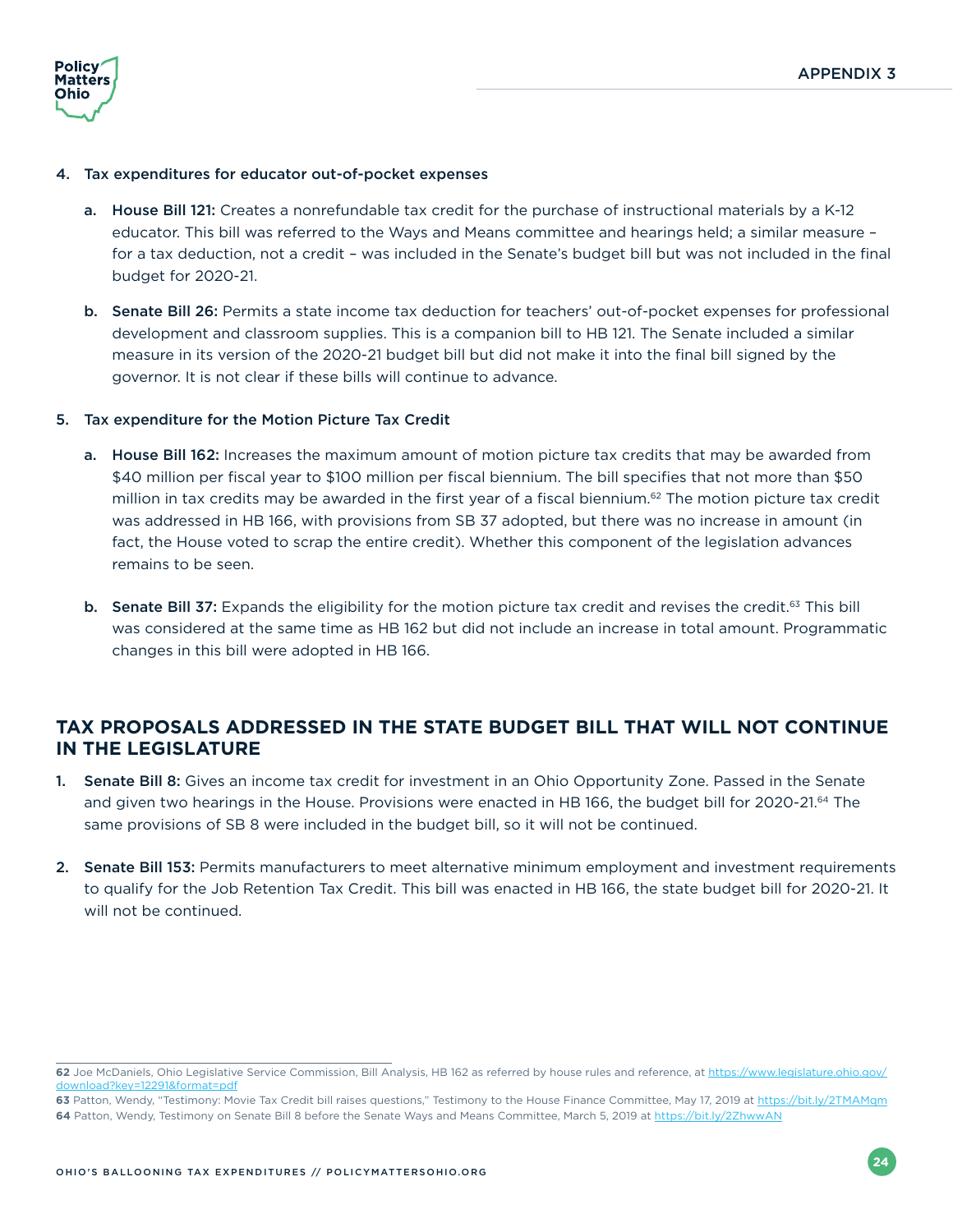<span id="page-28-0"></span>

## **Acknowledgments**

## **For financial and other support that made this project possible we thank:**

Center on Budget and Policy Priorities

Ford Foundation

George Gund Foundation

**Thank you to Brianna Rummer for research assistance.**